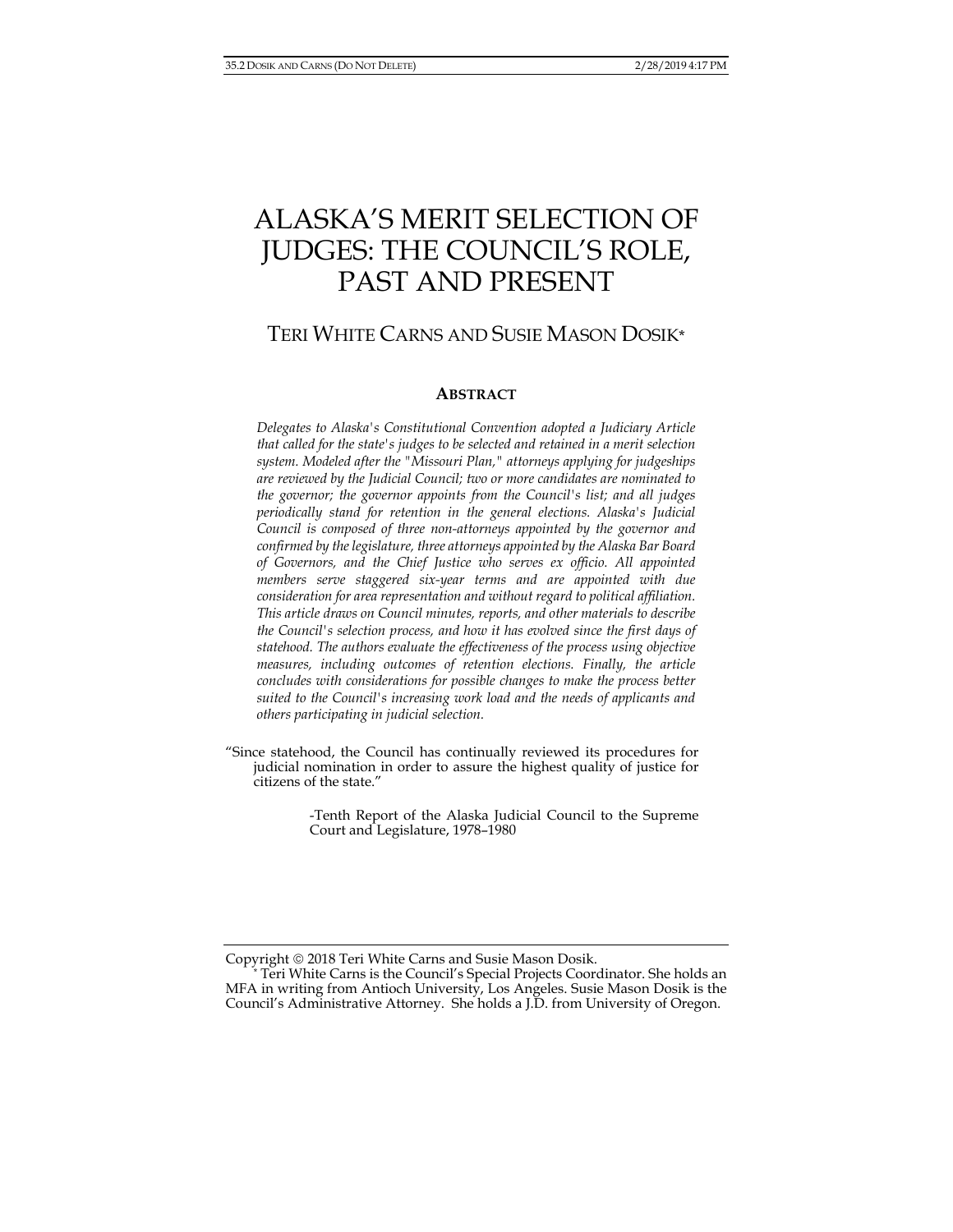#### **I. INTRODUCTION**

The Alaska Judicial Council is a citizen's council that was created by the Alaska Constitution as part of its merit selection plan. The Council is comprised of three non-attorney members, three attorney members, and the Chief Justice of the Alaska Supreme Court, who sits *ex officio* and serves as chair. The Council is responsible for identifying qualified applicants for judicial positions, and forwarding at least two names to the governor for each vacancy. The governor appoints the judge from the Council's list of nominees.1

In crafting this plan, Alaska's Constitutional Convention delegates sought to create a fair judiciary by adopting a proven judicial selection system based on a judge's ability, experience, and integrity, rather than political connection. Most important to the delegates was a tried and workable system. To that end, they chose a merit selection process that had been in use, at least partly, in Missouri and New Jersey. Even at the Constitutional Convention, the delegates were focused not just on the principles of the system, but on how it would form and support a fair justice system.

Although the delegates discussed some of what they envisioned for the judicial selection process at the convention, they left it to Council members to decide how to proceed.2 This flexibility encouraged the Council to adopt its own procedures and to adapt them over the last sixty years.

The Council's procedures are no mystery. Every time the Council has reviewed and improved its procedures, it has been transparent about any changes. It has reported each major change in its annual reports, minutes, and a published manual of selection procedures. It has been clear throughout its history that the Council members would use the procedures to nominate the most qualified applicants, based on the best information available.

This article examines Alaska's merit selection system by reviewing the nuts and bolts of its selection procedures as outlined in Council records. We first consider the key procedures: the "most qualified" standard, recruitment, the application, the judicial qualification poll, the applicant interviews, public input, Council voting, and transmittal to the governor. We then trace both the origins and the development of those procedures, review current practices, and contemplate some possible

<sup>1.</sup> ALASKA CONST. art. 4, §§ 5, 8.

 <sup>2.</sup> ALASKA CONST. art. 4, § 8 ("The judicial council shall act . . . according to rules which it adopts.").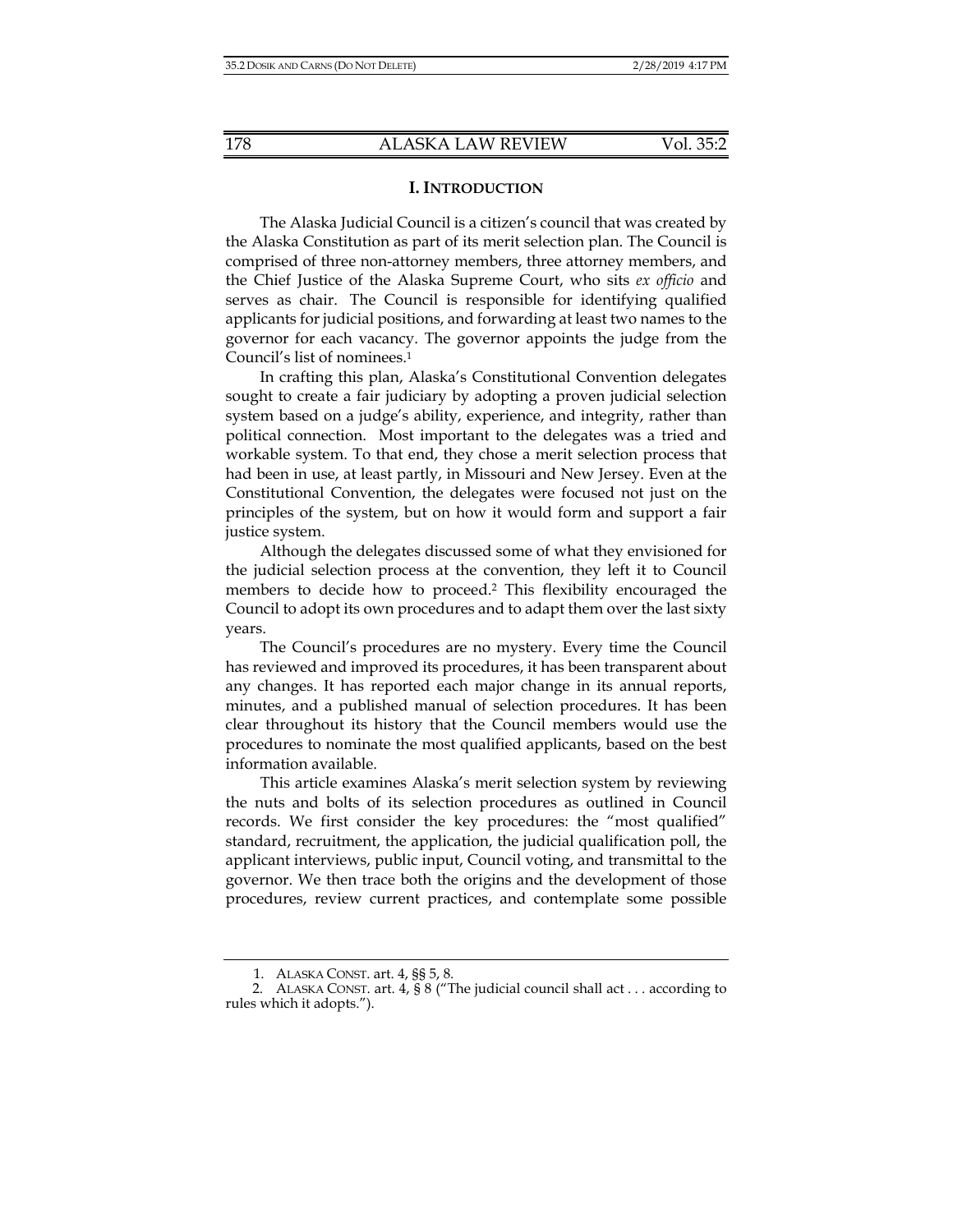improvements to them. Lastly, we discuss evidence that the procedures have worked to identify the best possible judges for Alaskans.

# **II. THE JUDICIAL COUNCIL'S SELECTION PROCEDURES: PAST AND PRESENT**

# **A. The Constitution**

The delegates to the Alaska Constitution met in December 1955 and January 1956 to draft a constitution.3 A necessary element was an article outlining the Judiciary. When considering Article IV, Section 8, regarding the Judicial Council, the delegates in support of the proposed merit selection system envisioned a process focused on a candidate's qualifications that would serve as a "screening process."4 The delegates considered elaborating on judicial qualifications in the Constitution, but rejected more specific qualifications in favor of the Judicial Council screening process.5 After the Constitution was adopted and statehood achieved, members of the first Judicial Council were charged with implementing this screening process.<sup>6</sup>

#### **B. Initial Procedures: The Council's First Year of Work, 1959**

In 1959, one of the new state's first tasks was to fulfill the requirements of Article IV. After the Alaska Bar Association and governor made their initial appointments to the Judicial Council, the Council convened in Juneau on May 18–19, 1959.7 After attending to administrative duties relating to the establishment of the court system, the Council moved on to discuss the judicial nomination process.8

The Council agreed that candidates would be nominated for the Council's consideration with the signatures of four laymen, four attorneys, or two attorneys and two laymen, using a petition form designed by the Council.9 Once the Council received petitions, it would decide which applicants were "qualified," and send those qualified applicants letters asking for "detailed letters including their personal history and background."<sup>10</sup> The Council would then send an advisory

 <sup>3.</sup> *See* Alaska Constitutional Convention (1955) [hereinafter ACC].

 <sup>4.</sup> ACC at 594.

 <sup>5.</sup> ACC at 615–25 (debating whether to specify judicial qualifications in the Constitution, or to leave it to the Judicial Council).

 <sup>6.</sup> Alaska Jud. Council, *Minutes*, 1 (May 19, 1959).

 <sup>7.</sup> *See generally* Alaska Jud. Council, *Minutes* (May 18–19, 1959).

 <sup>8.</sup> Alaska Jud. Council, *Minutes*, 1 (May 19, 1959).

 <sup>9.</sup> *Id.* 

 <sup>10.</sup> *Id.* at 2.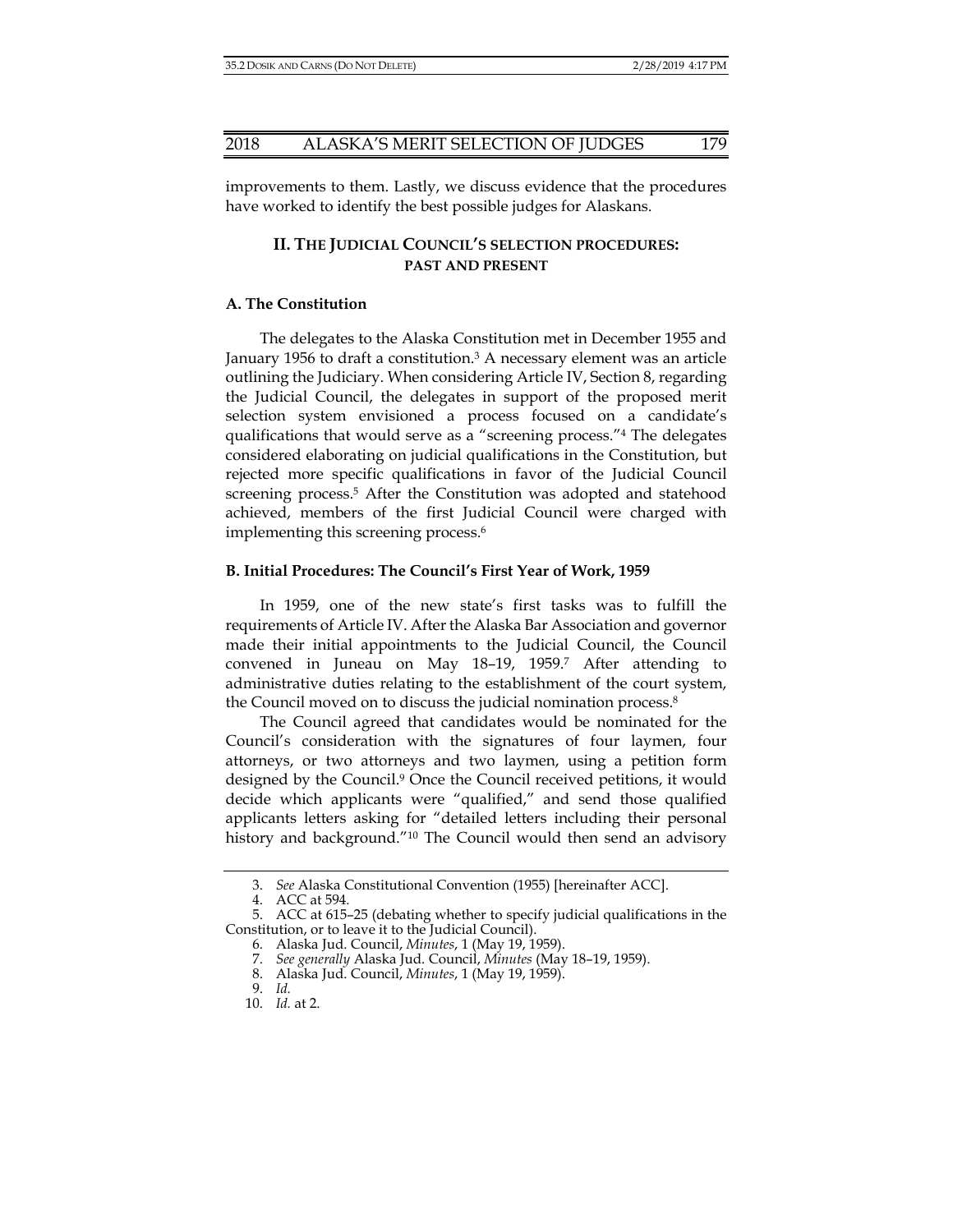poll to all active members of the Bar with the names of qualified applicants.11 The Council would then investigate each candidate.12 The Council would meet and nominate candidates to the governor for appointment, considering the results of the Bar survey and all other materials.13

The first test of these policies came about a month later, when the Council met again in Juneau to make its nominations for the supreme court and superior court.14 Twelve people applied for the three supreme court positions15 and fourteen people applied for the eight superior court positions.16 Because the Alaska Constitution requires at least two names to be nominated for a judicial position<sup>17</sup> and it had not received enough applicants for the superior court positions, the Council extended the nomination deadline for those positions.18 At that meeting, the Council also created a survey questionnaire for the Bar's advisory vote on the supreme court candidates.<sup>19</sup>

When the Council met on July 16–17, 1959, in Fairbanks, it added four names to the superior court list for the bar survey<sup>20</sup> and tabulated the results of the supreme court bar survey.<sup>21</sup> The Council nominated six applicants to the governor for the three supreme court positions.22 At the final meeting of the year, in Seward on October 12–13, 1959, the Council tabulated the bar survey results for the superior court positions and discussed the results of the poll and the applicants until late in the night.<sup>23</sup>

 15. The Alaska Constitution established a supreme court with three justices. ALASKA CONST. art. IV, § 2. The legislature added two more justices in 1967 at the request of the supreme court, for a total of five. 1967 SLA Ch. 83, § 1.

 16. Alaska Jud. Council, *Minutes*, 1–2 (June 29–30, 1959). The Council had fourteen applicants for eight superior court positions. In order to have at least two names to submit to the governor for each position, the Council would have needed sixteen names.

17. ALASKA CONST. art. 4, § 5.

 18. The deadline was extended to July 13, 1959. Alaska Jud. Council, *Minutes*, 3 (June 29–30, 1959).

19. *Id.* 

21. *Id.* 

22. *Id.* at 1–2.

 <sup>11.</sup> *Id.* 

 <sup>12.</sup> *Id.* 

 <sup>13.</sup> *Id.* 

 <sup>14.</sup> One superior court position each in Juneau, Ketchikan, and Nome, three in Anchorage, and two in Fairbanks. FIRST ANN. REP. OF THE ALASKA CT. SYS. 1960, 42 ("The state is not burdened with many metropolitan communities which require a multitude of courts of varying jurisdictions.").

 <sup>20.</sup> The Council had already added Harry Arend's name at the June meeting, but it reaffirmed it at the beginning of the July meeting. Alaska Jud. Council, *Minutes*, 1 (July 16–17, 1959).

 <sup>23.</sup> Alaska Jud. Council, *Minutes*, 1 (Oct. 12–13, 1959).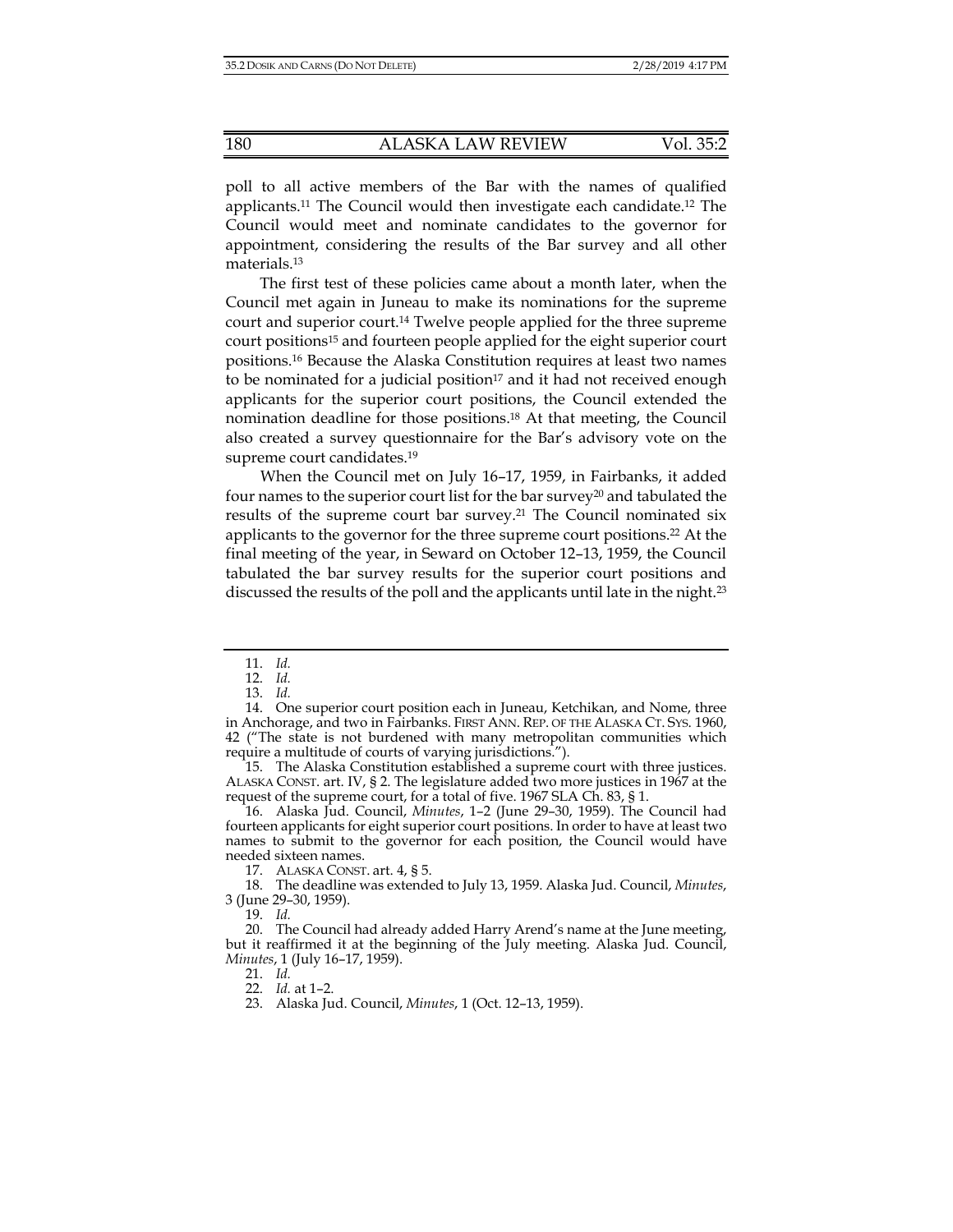The delegates re-convened the next morning, made their superior court nominations, and went home with their first year's work accomplished.24

Through this first round of judicial nominations, the Council set out the basic elements of its process. Candidates applied for judicial positions by means of the petition, and the Council asked the applicants for their personal history and background and investigated each applicant.25 The Council asked Bar members for advisory comments and ratings. It met to review the materials and make its nominations.26 Throughout this process, the Council sought all available information that would help them identify candidates with ability, experience, and integrity.27

As we will discuss in the next section, these basic procedures have changed somewhat in style in the ensuing sixty years, but not in purpose: to identify the best applicants to nominate to the governor. To further that purpose, the Council added additional procedures to gather more and better information. For example, it added interviews of all applicants, an important element of the Council's current process.28 The Council now also asks for writing samples, performs background checks, requests references, and asks for evaluations from attorneys and judges with recent experience with the applicants.<sup>29</sup> Importantly, it conducts a public hearing to receive public comments on applicants, $30$  and solicits additional information from the public during its investigations. These additions have formed a more complete picture of applicants.

From its constitutional convention genesis and throughout its history, the Council process has given priority to the perspectives and questions of all Alaskan citizens. Convention delegates wanted the process to reflect the opinions and values of Alaskans. Just as the delegates wanted to provide representation in the Judicial Council membership for both Alaskan citizens and the legal profession, the selection process itself seeks to engage all citizens. Holding public hearings and encouraging commentary from all Alaskans has helped make that goal a reality.

We can now report on how the first selection procedures transpired because the Council carefully documented them. The Council has consistently reported on and formalized its procedures so that the citizens

 <sup>24.</sup> *Id.* 

 <sup>25.</sup> Alaska Jud. Council, *Minutes*, 1–2 (May 19, 1959).

 <sup>26.</sup> *Id.* 

 <sup>27.</sup> *Id.* 

 <sup>28. 2015–2016</sup> ALASKA JUD. COUNCIL TWENTY-EIGHTH REP. D-8 to D-10.

 <sup>29.</sup> *Id.* at D-4.

 <sup>30.</sup> The Council has held frequent public hearings throughout its history, often to hear from the public about its research programs and the justice system needs of the communities in which it held the hearings.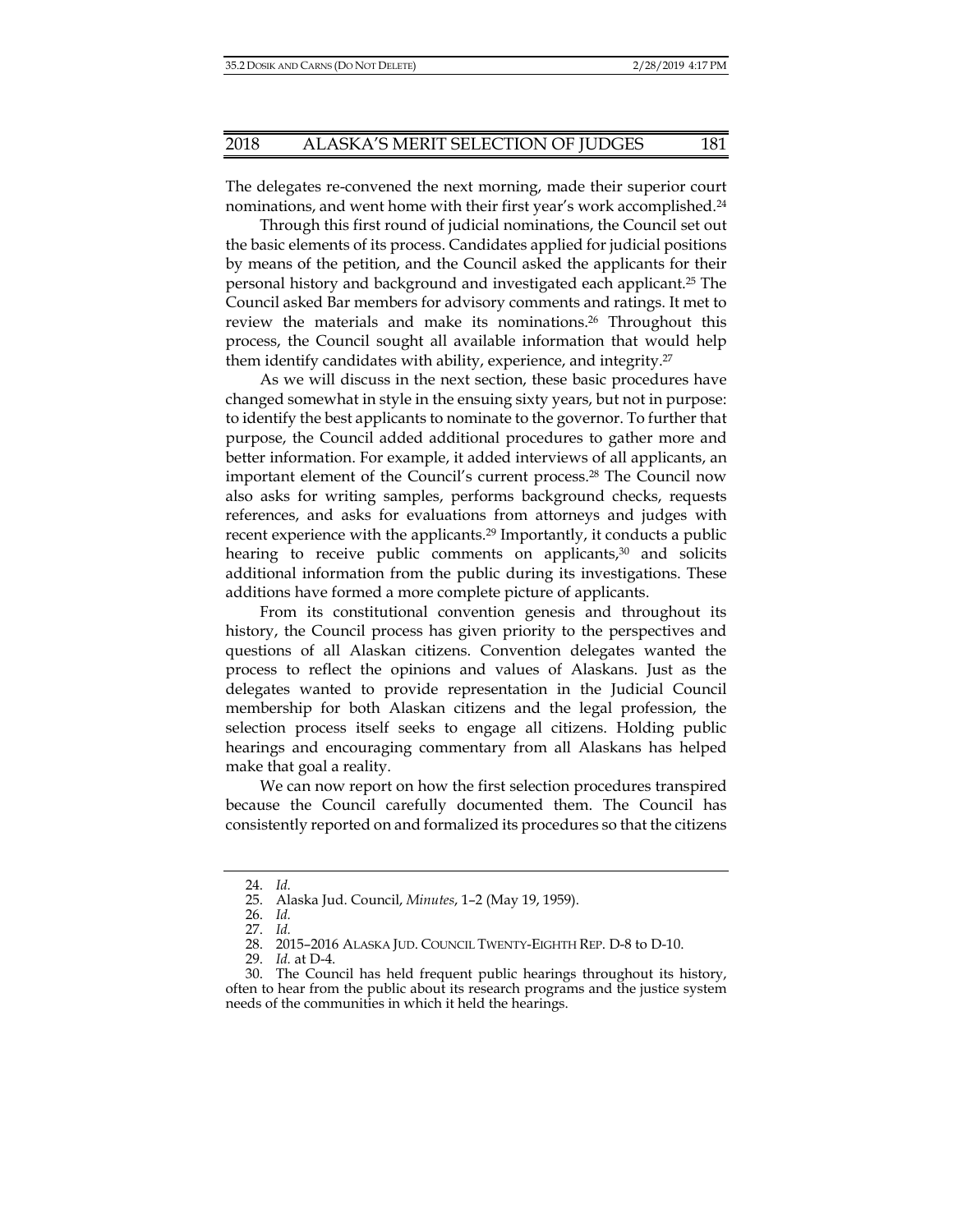of Alaska can understand how the Council operates and examine its processes.31 Beginning with its first meeting, and in its first report to the supreme court and legislature in 1960, the Council has recorded how it operates.32 It has continued to document its procedures, and over the years has increased public participation by making the selection procedures available in published reports and on its website.33

#### **C. Development of the "Most Qualified" Standard**

The Alaska Constitution requires the governor to fill judicial vacancies by appointing "one of two or more persons nominated by the judicial council."34 The delegates to the Constitutional Convention proposed that the Judicial Council nominate at least two, so that the governor could have a choice.35 The delegates considered that this would potentially evolve over time resulting in more than two nominees.36

The delegates also stated that they wanted judges of ability, experience, and integrity.37 One member analogized this, in the natural resource-focused terminology of the day, as choosing the "best available timber."38 Prior to statehood, many of the delegates had suffered from the effects of politically-appointed Territorial judges, who varied greatly in quality and attention to the law.<sup>39</sup> They pushed for consistently high quality judges.40 This quality-driven philosophy persists throughout the Council's history.

40. ACC at  $694$  (McLaughlin).

 <sup>31.</sup> Each report to the legislature and supreme court contains a section on council selection procedures. *See, e.g.,* 2015–2016 ALASKA JUD. COUNCIL TWENTY-EIGHTH REP. 6–7.

 <sup>32. 1960</sup> ALASKA COURT SYSTEM FIRST REP. 49; Alaska Jud. Council, *Minutes* (May 18–19, 1959).

 <sup>33.</sup> *See, e.g.*, the Council's biennial reports, at http://www.ajc.state.ak.us /judicial-council-publications#biennial, (accessed Oct. 19, 2018), and the Council's detailed procedures described in the biennial reports, and online at http://www.ajc.state.ak.us/selection/procedures/ procedures (accessed Oct. 19, 2018).

 <sup>34.</sup> ALASKA CONST. art. IV, § 5.

 <sup>35.</sup> ACC at 606, 684. The number of nominees was set at two due to the size of the Territory. *Id*. at 585, 684 (McLaughlin). But at least one delegate contemplated that three could be nominated "if we have that many [attorneys] to spare and [they] are available to be nominated." *Id*. at 594 (R. Rivers).

 <sup>36.</sup> *Id.* at 683–84.

 <sup>37.</sup> *Id.* at 601–02 (Barr).

 <sup>38.</sup> *Id.* at 594.

 <sup>39.</sup> For a fascinating and entertaining look at Territorial judges and justice, and justice's evolution prior to and just after statehood, *see generally* PAMELA CRAVEZ, THE BIGGEST DAMNED HAT: TALES FROM ALASKA'S TERRITORIAL LAWYERS AND JUDGES (2017).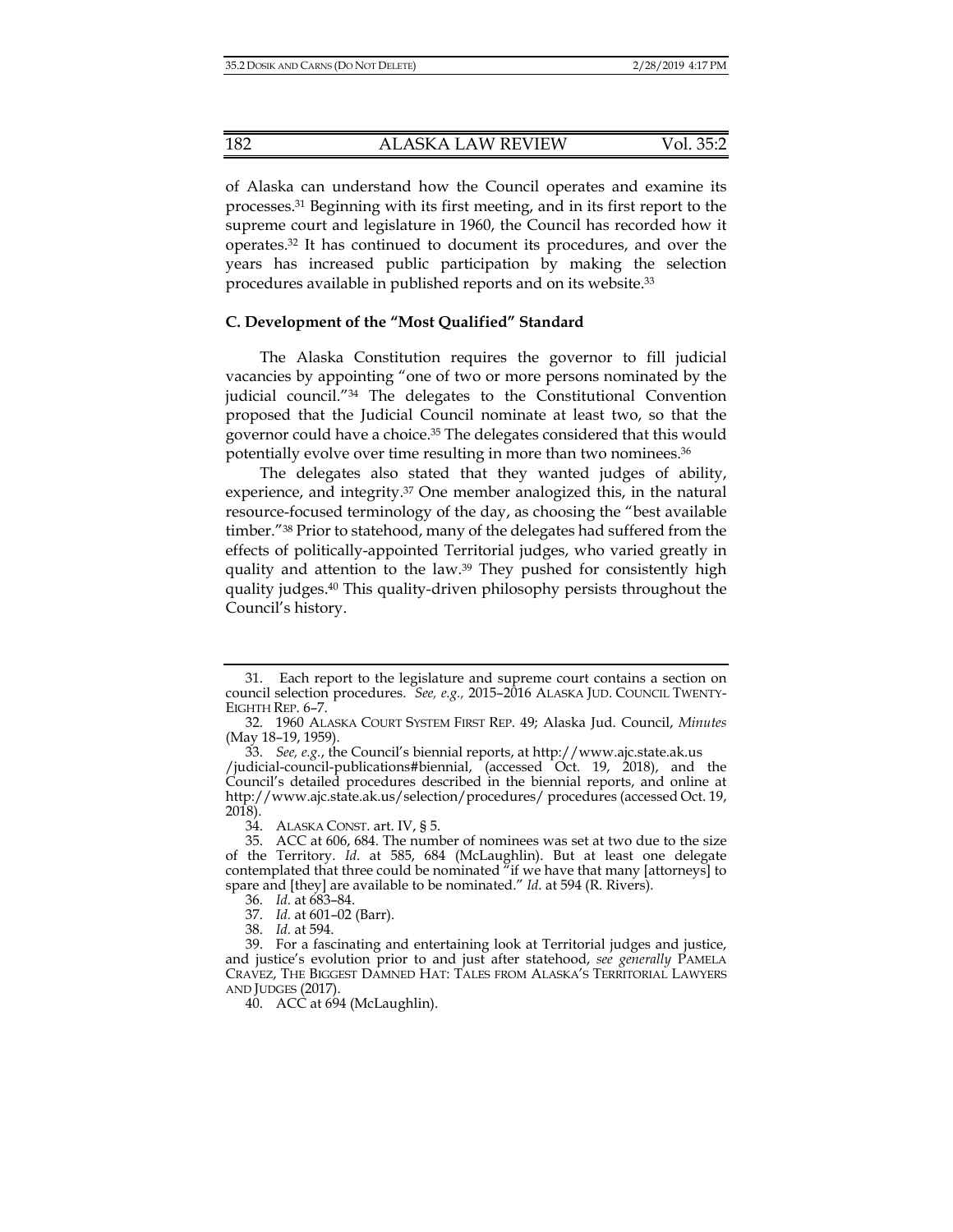At its first meeting, the Council established a procedure to determine which of the "qualified" applicants would be nominated.<sup>41</sup> From the very beginning, the Council screened out unqualified applicants, investigated all those qualified, and nominated only the best. Although there was no stated bylaw or published policy at that time for choosing the "most qualified," the procedures themselves brought about that result. These basic procedures remained unchanged from 1959 until 1972.42

During this time, the Council focused on attracting the best possible attorneys to the judiciary. In the first decade after statehood, the Council had problems attracting qualified and experienced applicants due, at least in part, to the low salaries of judges.43 The Council recommended higher judicial salaries<sup>44</sup> and better retirement plans<sup>45</sup> to attract applicants with "the highest professional competence."46 Eventually, the legislature raised judicial salaries, at least partially, $47$  and improved judicial retirement plans.48

In 1973, the Council embarked upon an extensive effort to improve its procedures.49 In its 1973–1975 report, the Council remarked,

The Alaska Judicial Council is fully aware that the quality of justice in the State of Alaska can be little better than the quality of the men who comprise the judiciary itself. For this reason the Council has embarked upon an extensive effort further to revise and improve its procedures with a view toward the nomination of only the best qualified candidates.50

To this end, it outlined the updated procedures, including: requests for writing samples and samples of court cases for review and investigation, a new application form including background qualifications, an updated personal interview process, and funding for a contract investigator.51

 <sup>41.</sup> Alaska Jud. Council, *Minutes*, 1–2 (May 19, 1959).

 <sup>42.</sup> *See* 1967–1968 ALASKA JUD. COUNCIL FIFTH REP. 36; 1971–1972 ALASKA JUD. COUNCIL SEVENTH REP. 25.

 <sup>43. 1964–1966</sup> ALASKA JUD. COUNCIL FOURTH REP. 3–6; 1967–1968 ALASKA JUD. COUNCIL FIFTH REP. 5–10.

 <sup>44. 1962–1963</sup> ALASKA JUD. COUNCIL THIRD REP. 30–31; 1964–1966 ALASKA JUD. COUNCIL FOURTH REP. 3–6; 1967–1968 ALASKA JUD. COUNCIL FIFTH REP. 5–10.

 <sup>45. 1961</sup> ALASKA JUD. COUNCIL SECOND REP. 10; 1964–1966 ALASKA JUD. COUNCIL FOURTH REP. 6–8.

 <sup>46. 1964–1966</sup> ALASKA JUD. COUNCIL FOURTH REP. 3.

 <sup>47. 1969–1970</sup> ALASKA JUD. COUNCIL SIXTH REP. 44–45 (citing SLA 1969, Ch. 101 and SLA 1970, Ch. 193).

 <sup>48.</sup> SLA 1967, Ch. 83; SLA 1972, Ch. 160.

 <sup>49. 1973–1975</sup> ALASKA JUD. COUNCIL EIGHTH REP. 6.

 <sup>50.</sup> *Id.*

 <sup>51.</sup> *Id.* at 6–7.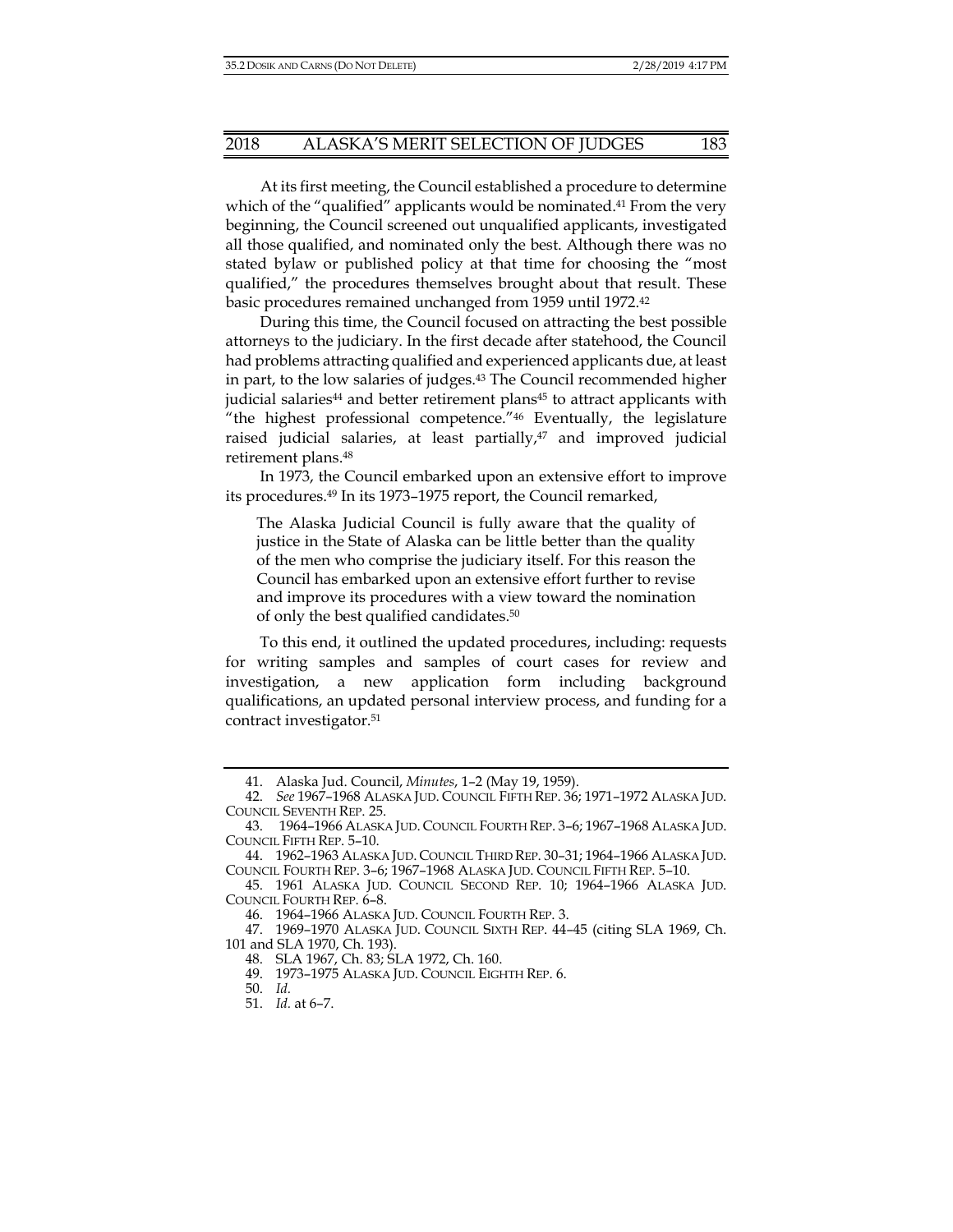In 1979, the Council re-assumed the administration of the Bar survey from the Bar and reformulated the questions. This move was a "significant step in furthering the intent of the constitution," asking Bar members for more information to better analyze applicants' abilities.52 For the first time, the Council also announced plans to prepare a procedural manual for the selection process.<sup>53</sup> More revisions were made between 1981–8254 and 1983–84.55 In 1983, the Council completed a training seminar conducted by the American Judicature Society on all aspects of merit selection processes.56 That training served as a basis for additional revisions for Council selection procedures, particularly its interview procedures.57

The Council compiled the judicial selection procedures and published them as a separate detailed document in its Twelfth Report covering 1983–84.58 Those procedures provided that, after the interviews, the Council would submit a panel of "most qualified" nominees to the Governor.59 This procedure went hand-in-hand with a new Council bylaw which stated its policy of seeking applicants of the "highest quality," which was passed in 1983.<sup>60</sup>

This language went unchanged until 2005, when the Council again reviewed its bylaws and selection procedures and more specifically restated its policy:

The Judicial Council shall endeavor to nominate for judicial office and for public defender those judges and members of the bar who stand out as most qualified based upon the Council's consideration of their: professional competence, including written and oral communication skills; integrity; fairness; temperament; judgment, including common sense; legal and life experience; and demonstrated commitment to public and community service.<sup>61</sup>

 60. Alaska Jud. Council Bylaws art. I, § 1 (May 26, 1983) ("The Judicial Council shall endeavor to nominate for judicial office and for public defender those judges and members of the bar whose character, temperament, legal ability and legal experience are demonstrated to be of the highest quality.").

 61. Alaska Jud. Council Bylaws art. I, § 1 (2005). These criteria are further described in the Council's Selection Procedures. *See* Alaska Jud. Council, *Judicial Selection Procedures*, VI.A (2015). After many months of review and revisions to the bylaws and procedures, this revised bylaw was adopted. Alaska Jud. Council,

 <sup>52. 1978–1980</sup> ALASKA JUD. COUNCIL TENTH REP. 1–2.

 <sup>53.</sup> *Id.* at 3.

 <sup>54. 1981–1982</sup> ALASKA JUD. COUNCIL ELEVENTH REP. 2–4.

 <sup>55. 1983–1984</sup> ALASKA JUD. COUNCIL TWELFTH REP. 6–7.

 <sup>56.</sup> *Id*. at 7.

 <sup>57.</sup> *Id*.

 <sup>58.</sup> *Id.* at F.

 <sup>59.</sup> *Id.* at F-1.4.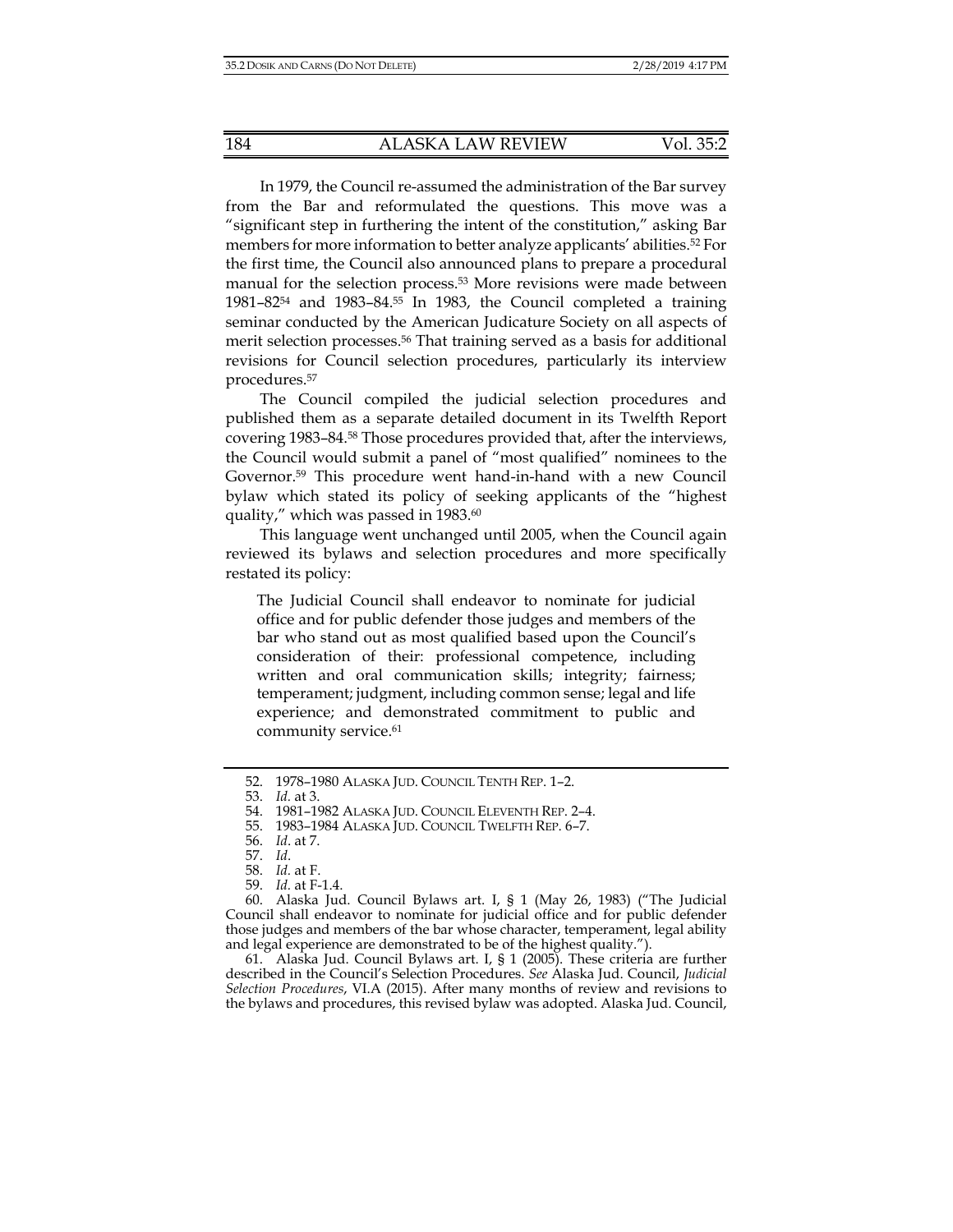And:

The Council shall select two or more candidates who stand out as the most qualified under the criteria set out in Article I, Section 1 of these bylaws, considering (a) other candidates who have applied; (b) the position applied for; and (c) the community in which the position is to be located.62

As part of the 2005 revision process, the Council adopted more detailed selection procedures, elaborating on the "most qualified" standard.63 The 2005 changes resulted in the most detailed and specific procedures to date and remain largely unchanged to the present.

As we discuss next, discerning who is "most qualified" is intimately connected to what specific information is available. The Council has worked to incorporate more and better information about candidates throughout its history.

#### **D. A Detailed Look at Key Procedures**

#### *i. Recruitment*

**Recruiting Applicants.** The Council agreed at its November 15, 1962, meeting that the chair of the Council should announce judicial vacancies and solicit applications.

The Council chair announced vacancies and set a period of time for nominations. At its meeting on October 18, 1963, Council members agreed to allow a period of seven to ten days after learning the names of the applicants to decide whether to extend the deadline and recruit more applicants.64 Over the next several decades, the Council considered different means of encouraging attorneys to apply for judicial positions. For example, at its November 16, 1972, meeting, members decided that they themselves would encourage "qualified and capable individuals" in each of their judicial districts to apply.65

*Minutes*, 1–2 (Sept. 22, 2005).

 <sup>62.</sup> Alaska Jud. Council Bylaws art. II, § 4.

 <sup>63. 2005–2006</sup> ALASKA JUD. COUNCIL TWENTY-THIRD REP. D.

 <sup>64.</sup> Alaska Jud. Council, *Minutes*, 6 (Oct. 18, 1963).

 <sup>65.</sup> Alaska Jud. Council, *Minutes*, 2 (Nov. 16, 1972). At its January 7–9, 1965, meeting, a Council member suggested that the Council keep a running list of "people qualified for appointment as a superior court judge." Alaska Jud. Council, *Minutes*, 10 (Jan. 7–9, 1965). The members did not act on the suggestion at the time. The idea has re-surfaced in Council discussions a number of times over the intervening years. *See, e.g.*, Alaska Jud. Council, *Minutes*, 5 (Apr. 23, 1974). However, the Council has never decided to take this step.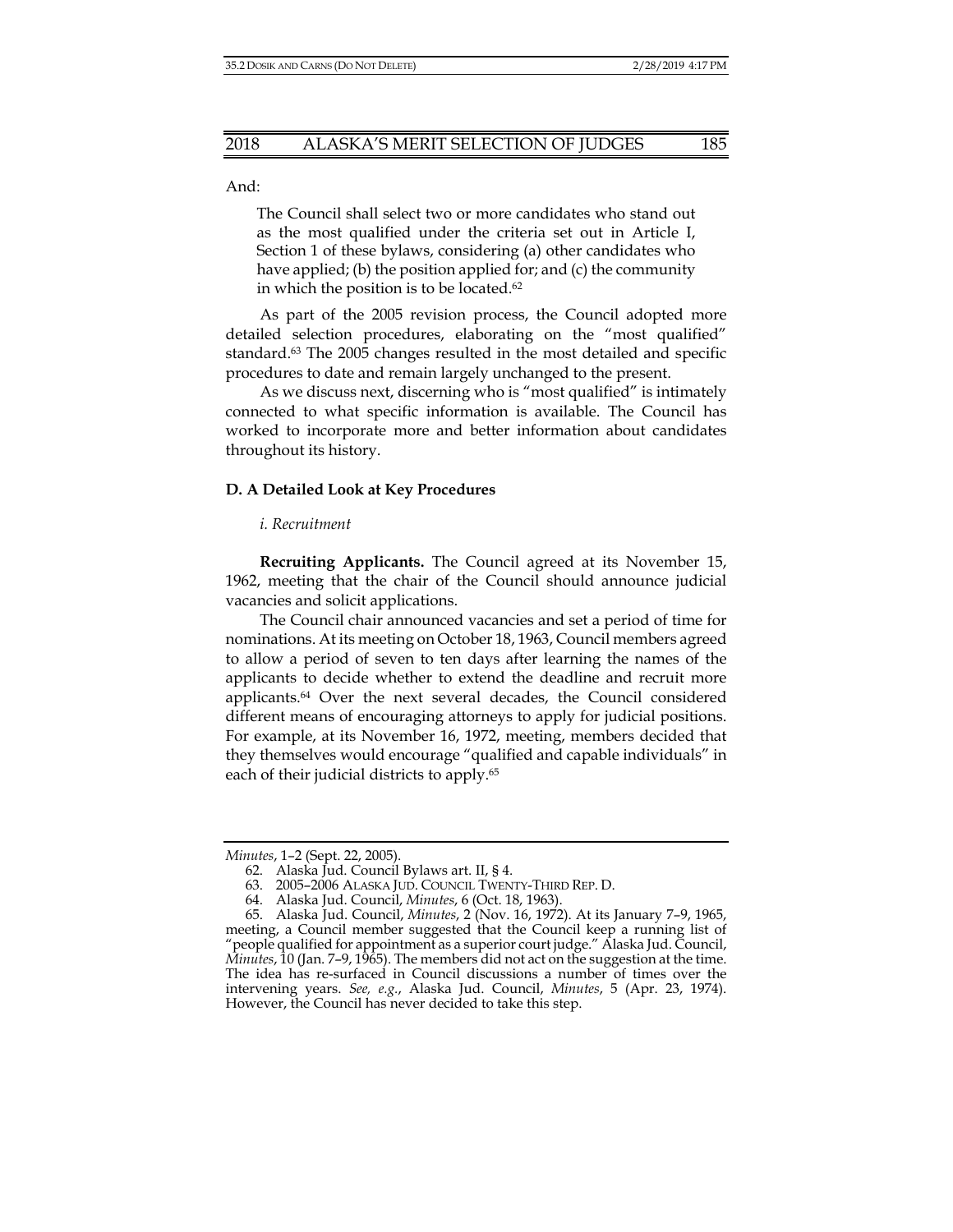Part of the Council's efforts to encourage applicants has included developing and publishing detailed selection procedures. The Council detailed all of its selection procedures for the first time in its Third Report: 1962–1963.66 At its February 15, 1966, meeting, the Council adopted revised bylaws setting out its selection procedures.67 These included sections on obtaining names of applicants; provisions ensuring that any names previously considered be available unless specifically withdrawn; provisions for the calling of witnesses, candidates, and others; and provisions for qualification polls.

**Present Procedure.** The Council announces a vacancy with a press release to media statewide, a notice to all active bar members, and a posting on its website. Council members and staff may actively encourage qualified persons to apply for vacancies, and the Council may consider whether to extend an application deadline to encourage more applications.<sup>68</sup>

#### *ii. Application*

**The Application.** The Council asked applicants for a letter response until the mid-1970s. Each application by letter needed to include basic information about the applicant's place and date of birth, background, education, marital status, employment, and community activities. It also needed to provide attorney references as well as "any other information which would assist the Judicial Council in evaluating the applicant's qualifications."69

In 1974, after the Council received funding to hire a permanent staff, the Council revised its selection process to require a standardized form rather than a letter.<sup>70</sup> The application form served to guide the personal interviews of each candidate.<sup>71</sup> In 1975, the Council began asking for a writing sample from each applicant, at Chief Justice Boochever's

 <sup>66. 1962–1963</sup> ALASKA JUD. COUNCIL THIRD REP. 10–12.

 <sup>67.</sup> Alaska Jud. Council, *Minutes*, 3 (Feb. 15, 1966). The Council's current bylaws may be found in the 2016–2017 ALASKA JUD. COUNCIL TWENTY-EIGHTH REP. B.

 <sup>68.</sup> To view the Council's selection procedures in full, please visit the Council's website at http://www.ajc.state.ak.us/selection/procedures /procedures. The selection procedures are also found in the Council's 2015–2016 ALASKA JUD. COUNCIL TWENTY-EIGHTH REP. D.

 <sup>69.</sup> *See* Draft Letter to Alaska Bar Association Members (Feb. 20, 1962).

 <sup>70.</sup> *See* Letter to Bar Association (Nov. 2, 1976) (soliciting applications and requiring that potential applicants request an application form from the Council office). The previous year, the Council was still soliciting applications by letter. *See, e.g.*, Letter to Bar Association Members (Feb. 20, 1975).

 <sup>71. 1976–1977</sup> ALASKA JUD. COUNCIL NINTH REP. 4.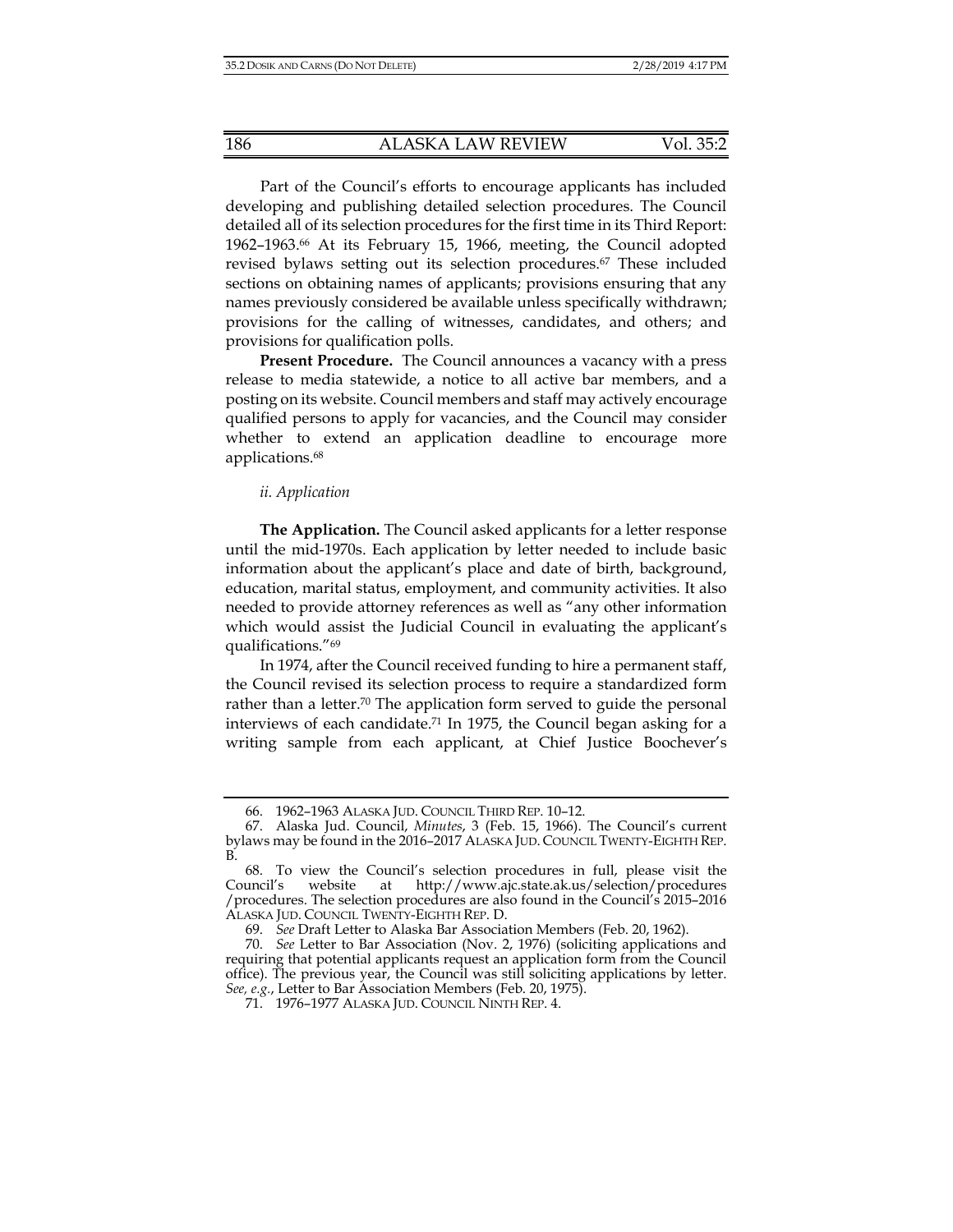suggestion.72 The samples were "scrutinized and evaluated by the Council to assess the professional legal skills of the candidate, his capacity for abstract thought, and his ability to communicate in writing."73

Over the years, more questions were added to the standardized form to elicit more information—and more *verifiable* information74—about the applicants. In the early 1980s, the Council undertook a complete revision of the application based on a review of other states' procedures and of hiring techniques for top management in businesses and government.<sup>75</sup> The revised form included more questions on employment history, bar admissions and discipline, and credit and criminal history.76

**Present Procedure.** Applicants complete a twenty-two-page form with both public and confidential sections.<sup>77</sup> The public section includes a detailed legal work history, education and continuing legal education courses, military service, public criminal record, civil cases, public discipline matters, public and bar service, and a section for applicants to provide the reasons why they are seeking appointment and the special experience and qualities they bring to the position. The public section includes names of two general character references and three professional references, and a list of six cases including contact information for the lawyers and judge in the case (three with trials) that the applicant has participated in during the past three years. The confidential section of the application includes contact information, family details sufficient to determine possible conflicts of interest, confidential discipline matters, and other conflict of interest information. The applicant must also provide two photos,78 a writing sample, waivers of confidentiality for various records, and a 150-word biography for publication on the Council's website.79

Applicants may submit a single application for several positions if the Council is recruiting for more than one vacancy at a time. If another

 <sup>72.</sup> Alaska Jud. Council, *Minutes*, 3 (Oct. 30, 1975).

 <sup>73. 1973–1975</sup> ALASKA JUD. COUNCIL EIGHTH REP. 6.

 <sup>74. 1981–1982</sup> ALASKA JUD. COUNCIL ELEVENTH REP. 2, 4.

 <sup>75.</sup> *Id.* at 4.

 <sup>76. 1983–1984</sup> ALASKA JUD. COUNCIL TWELFTH REP. 7.

 <sup>77.</sup> The application form is available online at http://www.ajc.state. ak.us/sites/default/files/imported/selection/application1-2018.pdf (last visited Nov. 24, 2018).

 <sup>78.</sup> At the October 15, 1968, meeting, the Council agreed to require that each applicant submit an "unretouched photograph no smaller than two by three inches." Alaska Jud. Council, *Minutes*, 19 (Oct. 15, 1968). This requirement was dropped for some period of time. The Council now asks applicants for a photo "to assist members in recalling the interviews."

 <sup>79.</sup> Information about the Council's current vacancies, including the applicant biographies, is at http://www.ajc.state.ak.us/selecting-judges/current -judicial-vacancies (last visited Nov. 24, 2018).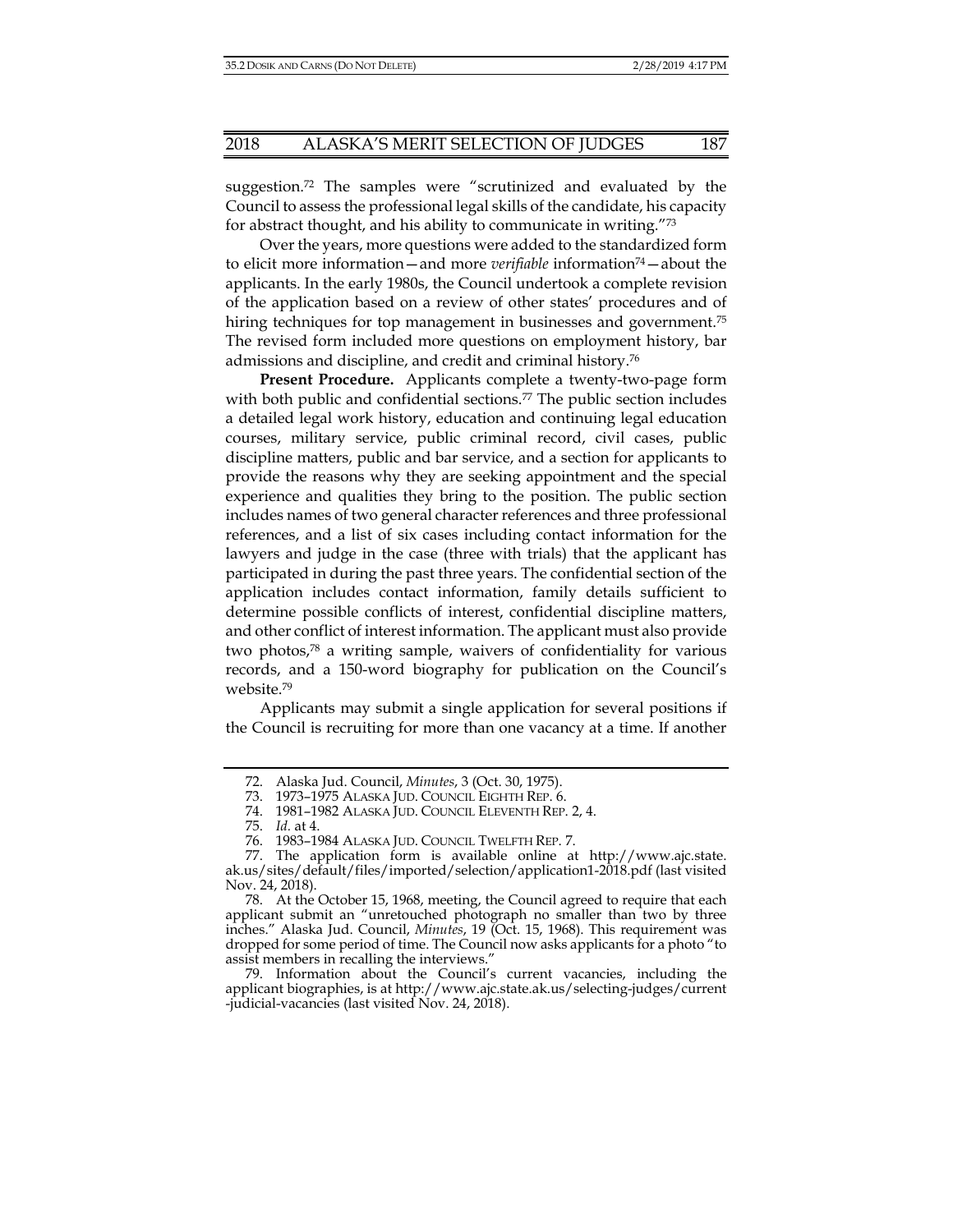vacancy occurs within six months of the most recent application, the attorney may "roll over" the application by notifying the Council. Applicants are required to supply new or updated information and may substitute information if they wish.

The Council continues to require that each applicant submit a recent writing sample, prepared solely by him or herself.<sup>80</sup> The Selection Procedures note that staff evaluate the samples for "organization, use of language, correct grammar and syntax, and other characteristics of good writing. Staff also review the samples for the quality of the applicant's legal research and analysis."81

#### *iii. Bar Survey*

Delegates to the Constitutional Convention expected the judicial selection process to include input on applicants from their peers in the bar.82 The Council began surveying bar members about judicial applicants during its first selection process, tallying the results themselves.83 The questions and the manner of survey and analysis have changed over time to better provide information essential to Alaska's merit selection process.

**Who Conducts the Survey?** In 1962, the Council re-affirmed its commitment to bar surveys and voted to conduct qualification surveys for all future vacancies.84 By 1968, the Council's Fifth Report noted that the chair had conducted the bar survey in the past, but that "function has since been delegated to the president of the state bar association."85 The Alaska Bar Association continued to carry out the survey and share the results with the Council until 1979, when the Council voted to begin conducting the survey under its own auspices again.<sup>86</sup>

**How is the Survey Structured?** In 1962, the Council introduced the first of many changes to the survey form, allowing bar members to grade each candidate using a scale of 1–10.87 The bar survey asked "pertinent questions on such qualifications as impartiality, legal experience, legal ability, integrity, temperament, industry, and other matters concerning

 <sup>80.</sup> Alaska Jud. Council, *Application for Judicial Appointment*, 14 (Aug. 2017). *See also,* 2015–2016 ALASKA JUD. COUNCIL TWENTY-EIGHTH REP. D-2 and D-4.

 <sup>81. 2015–2016</sup> ALASKA JUD. COUNCIL TWENTY-EIGHTH REP. D-4.

 <sup>82.</sup> ACC at 585, 594, and 687.

 <sup>83.</sup> Alaska Jud. Council, *Minutes*, 1 (July 16–17, 1959).

 <sup>84.</sup> Alaska Jud. Council, *Minutes*, 4 (Jan. 13, 1962).

 <sup>85. 1967–1968</sup> ALASKA JUD. COUNCIL FIFTH REP. 36.

 <sup>86.</sup> The Council discussed the matter and members agreed that they should choose an in-state contractor, and that the results of the survey should not be released to the media until after the Council made its nominations to the governor. Alaska Jud. Council, *Minutes*, 3–4 (Nov. 9, 1979).

 <sup>87.</sup> Alaska Jud. Council, *Minutes*, 7 (Mar. 17–18, 1962).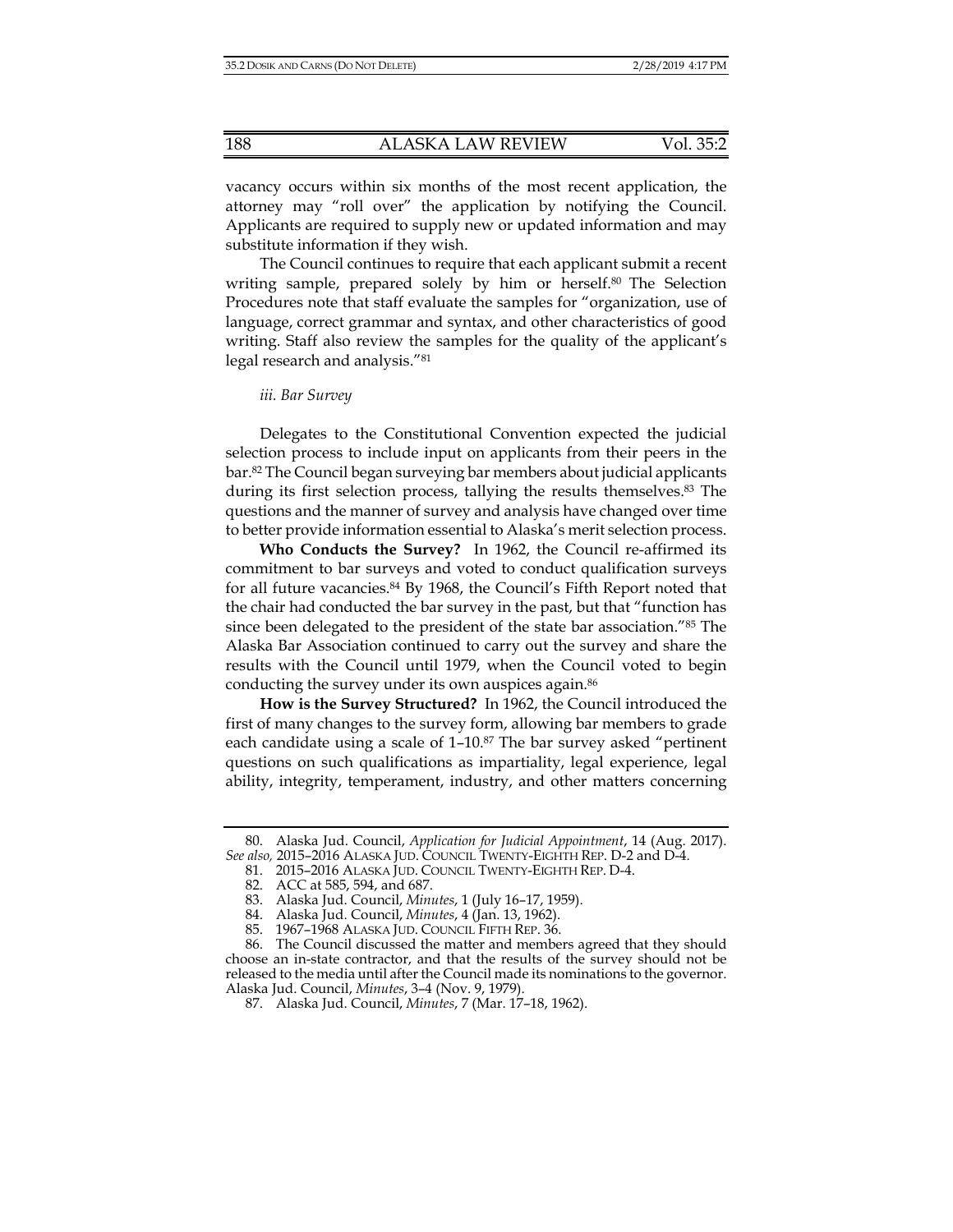each applicant."88 The survey form allowed respondents to write narrative comments about applicants' performance, temperament, and other qualities related to suitability for a judgeship. Although the questions have changed during the past fifty-plus years, the 2018 bar survey rating criteria are Professional Competence, Integrity, Fairness, Judicial Temperament, Suitability of Experience, and Overall Rating, similar criteria to those described in 1963.<sup>89</sup>

The contracted analyst reports responses based on personal experience or professional reputation in a summary form, with a focus on responses from attorneys with direct professional experience with the applicant. This practice was first reported in the Council's 1985–1986 report, $90$  but earlier surveys had asked about the amount and type of respondents' experience with judicial applicants.

**Who Sees the Survey Results?** Originally, bar survey results were shared only with Council members.<sup>91</sup> In 1963, the bar presented a list of requests to the Council, including that it be allowed to perform the polling or circulate the results among its members.<sup>92</sup> The bar conducted the survey between about 1968 and 1979, and, over time, policies changed so that the results became public.93

At the June 19–20, 1980, meeting, Council members considered whether they should continue to ask for narrative comments, because "some such remarks are sarcastic, frivolous, or degrading to the applicants."94 Members stated that they found the comments helpful and

 <sup>88. 1962–1963</sup> ALASKA JUD. COUNCIL THIRD REP. 10–11.

 <sup>89.</sup> Copy of 2018 bar survey available from Council on request.

 <sup>90. 1985–1986</sup> ALASKA JUD. COUNCIL THIRTEENTH REP. D-2.

 <sup>91.</sup> At the Council's October 17–18, 1963, meeting, the bar association asked the Judicial Council to allow it to conduct the bar survey and to have the bar results circulated to the association's members. That suggests that the Council had not shared the results of its previous surveys with the bar or public. The Council decided at that time to continue to keep the survey results confidential and not to share them with the Alaska Bar Board of Governors or the public. Alaska Jud. Council, *Minutes*, 2 (Oct. 17–18, 1963).

 <sup>92.</sup> Alaska Jud. Council, *Minutes*, 3 (Oct. 17–18, 1963).

 <sup>93.</sup> The first mention of sharing the bar survey results with the governor came at the December 16, 1971, Council meeting. 1971-1972 ALASKA JUD. COUNCIL SEVENTH REP. 9. At the November 16, 1972, meeting, less than a year later, the Council "expressed noticeable dissatisfaction with the practice of releasing the poll results to the public before the Judicial Council could consider the candidates." *Id.* at 20. Throughout these years, the Alaska Bar Association controlled the bar survey and apparently had decided to release the results to the public without consulting the Council members. Members discussed "the possible conduct of the poll by the Judicial Council itself." *Id.* at 21.

 <sup>94.</sup> Alaska Jud. Council, *Minutes*, 2 (June 19–20, 1980).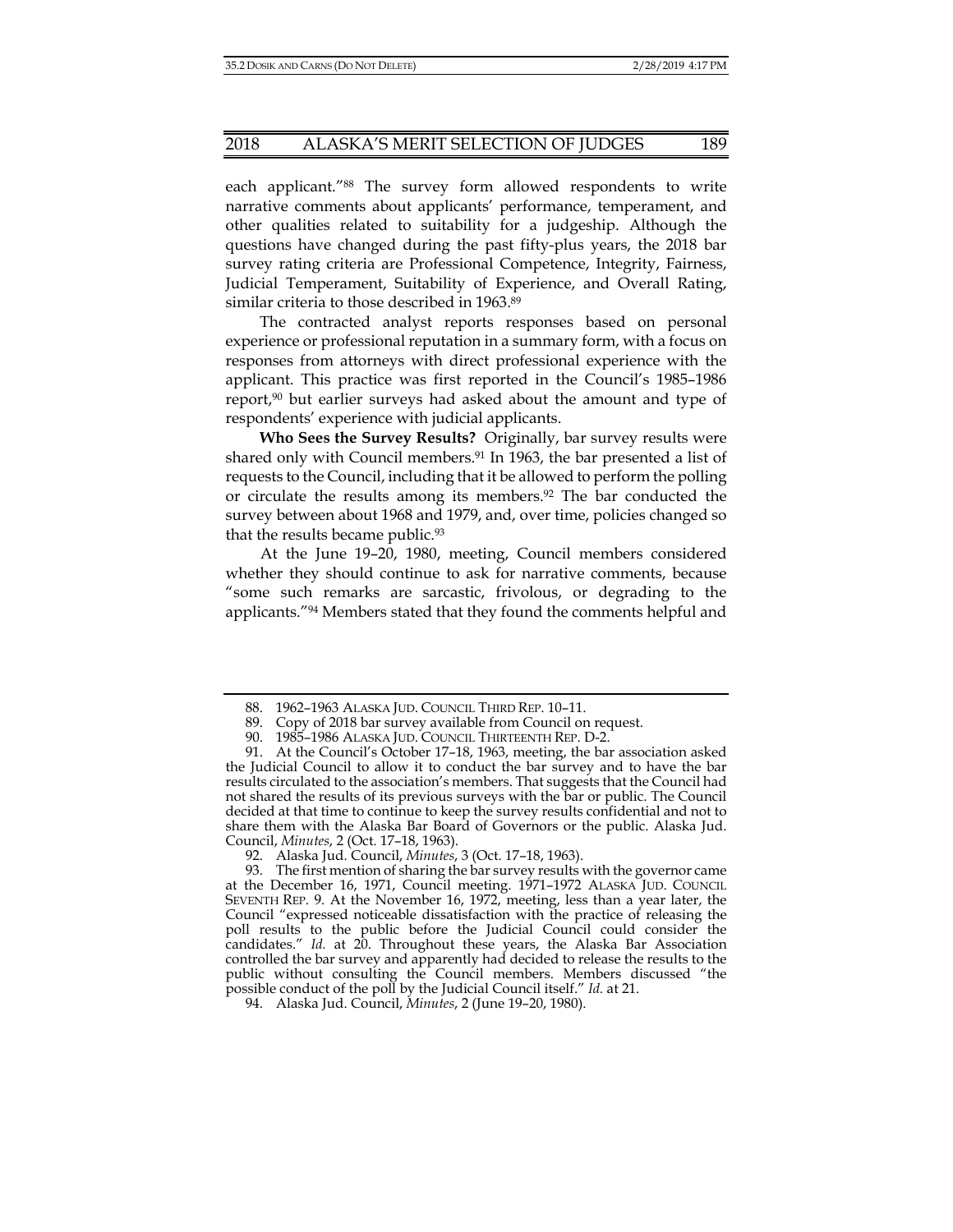would ask for "serious comments only."95 The Council also chose to notify survey respondents that the candidates would see the comments.<sup>96</sup>

**Present Procedure.** The Council contracts with an independent research organization to conduct the surveys. Applicants receive ratings on a 1 (poor) to 5 (excellent) scale, and respondents are encouraged to provide signed narrative comments. The survey contractor provides these comments to the Council staff, along with numerical ratings analyzed in a standardized series of tables, and detailed results for each applicant.<sup>97</sup>

If an applicant is being evaluated on the survey for more than one position, the name appears separately for each position, and the results are analyzed separately. This allows attorneys responding to the survey to note that an applicant could be better suited for one position over another position, and allows a comparative analysis to other applicants for the same position.

Council staff reviews the comments and redacts any information that could identify a respondent, including case names, party names, dates, and references to the bases for the comment (e.g., reputation, work associations, etc.). The Council shares each applicant's ratings and redacted comments with that applicant in a confidential letter. Applicants have a week to consider their survey ratings and edited comments. After that, the Council publishes the numerical survey ratings. The comments are never published or shared with any other party, including the governor.98

The Council began surveying respondents electronically in 2004.<sup>99</sup> The Council surveys all active, inactive, and retired members of the bar who reside in Alaska and have email addresses.100 It also surveys all active out-of-state members who have email addresses. A handful of active in-state members still receive a paper survey.101

#### *iv. Investigation*

**1. Certification of Physical Capacity to Serve.** In 1961, Anchorage Superior Court Judge Earl Cooper became physically incapacitated, and the Council recommended to the Supreme Court that he be given early

 <sup>95.</sup> *Id.* 

 <sup>96.</sup> *Id.* at 2–3.

 <sup>97.</sup> Alaska Jud. Council, *Judicial Selection Procedures*, Section III.A (2015).

 <sup>98.</sup> The Council's present procedures for the bar survey are set out at D-5 to D-7, 2015–2016 ALASKA JUD. COUNCIL TWENTY-EIGHTH REP.

 <sup>99. 2003–2004</sup> ALASKA JUD. COUNCIL TWENTY-SECOND REP. 6.

 <sup>100. 2015–2016</sup> ALASKA JUD. COUNCIL TWENTY-EIGHTH REP. D-5, D-6.

 <sup>101.</sup> *Id.* at D-6.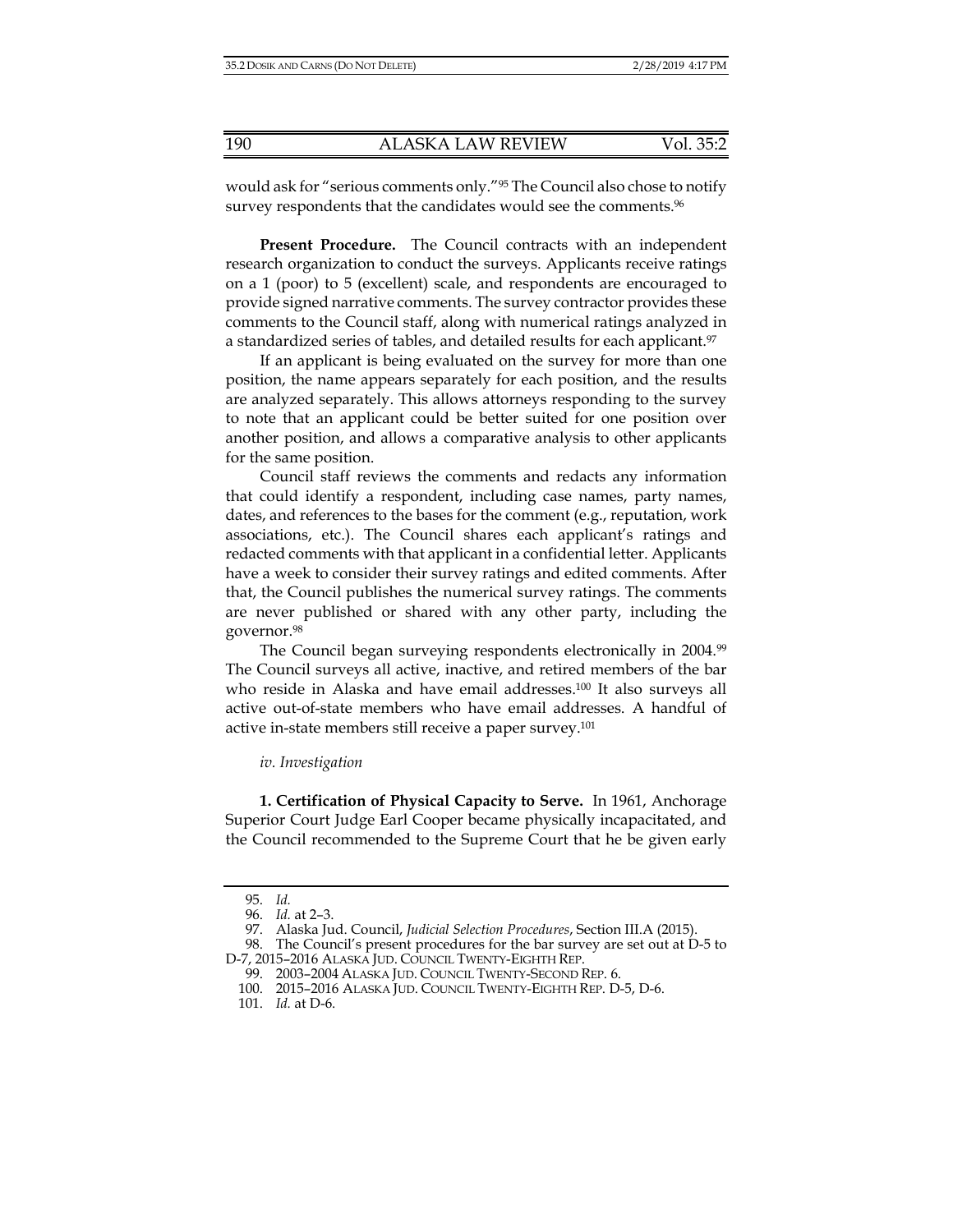retirement for medical disability.102 The Council then voted unanimously to require applicants to "present written evidence of physical capacity to serve."103 After that, the Council required applicants to provide a doctor's letter certifying their physical health.<sup>104</sup> In 1976, the Council agreed that "applicants should be required to submit new medical reports with each application."105 The Council discontinued its medical certification requirement in 1993 or 1994,106 possibly due to concerns about the application of the Americans with Disabilities Act.107

**Present Procedure.** The Council continues to require applicants to respond to a question about their ability to perform job-related duties: "Is there any reason why it might be difficult for you to perform fully all of the requirements of this position as set out in the judicial position description attached to this application? If [yes], please explain how you will be able to perform job-related functions, with or without reasonable accommodation."108 Applicants also sign a waiver of confidentiality that allows the Council to obtain "all confidential and non-confidential documents, records and information concerning [the applicant] that the Council may request."109

**2. Credit and Criminal History Materials; Bar Files.** The Council has investigated applicants since its earliest meetings. Council members initially conducted these investigations themselves, employing a contract investigator in the mid-1960s. At its May 28, 1981, meeting, members decided to request a standard credit report for each applicant, and to review each applicant's criminal history using records provided by the Department of Public Safety.110

The Alaska Supreme Court issued Order 489 in 1982 permitting the Council to ask the bar association for the admission and discipline files for all applicants.111 The Council uses these files to verify information on

 <sup>102.</sup> Alaska Jud. Council, *Minutes*, 3 (Jan. 13, 1962).

 <sup>103.</sup> *Id.* at 4.

 <sup>104.</sup> *See, e.g.,* 1983–1984 ALASKA JUD. COUNCIL TWELFTH REP. F-1.1.

 <sup>105.</sup> Alaska Jud. Council, *Minutes*, 1 (Jan. 8, 1976).

 <sup>106.</sup> *See* 1990–1992 ALASKA JUD. COUNCIL SIXTEENTH REP. D-1 (listing a physician's certification of the applicant's good health as a requirement); 1993– 1994 ALASKA JUD. COUNCIL SEVENTEENTH REP. D-1 (not listing a physician's letter as a requirement).

 <sup>107.</sup> *See* Alaska Jud. Council, *Minutes,* 7 (June 28, 1993); Alaska Jud. Council, *Minutes*, 2 (Apr. 22, 1994).

 <sup>108.</sup> Alaska Jud. Council, *Judicial Application Form*, 19, http://www.ajc.state. ak.us/sites/default/files/imported/selection/application1-2018.pdf (last visited Aug. 3, 2018).

 <sup>109.</sup> *Id.* at 20.

 <sup>110.</sup> Alaska Jud. Council, *Minutes*, 2 (May 28, 1981).

 <sup>111. 1981–1982</sup> ALASKA JUD. COUNCIL ELEVENTH REP. 4.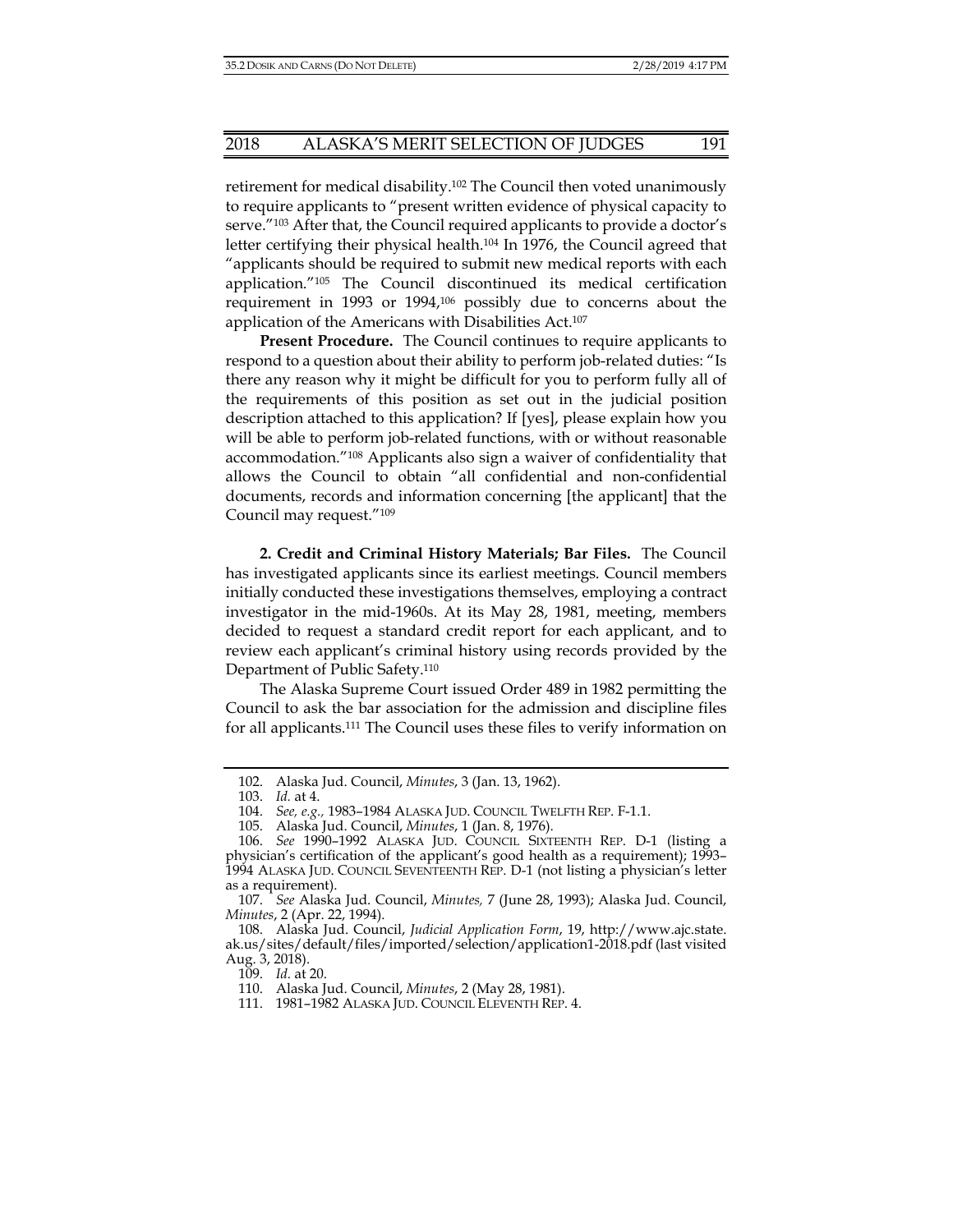candidates' applications and to identify other areas of a candidate's background for investigation. Council staff review and summarize information from the discipline files for the Council to consider.

**Present Procedure**. The Council's procedures for these investigations have changed little over the years. Today, the Council continues to receive bar files and credit and criminal history reports. Staff carries out all investigations. If staff members have questions after reviewing the files, they contact applicants and provide an opportunity for them to respond in writing.

**3. References, Employment Letters, Counsel Questionnaires**: **Present Procedure.** The Council asks each applicant for the names and contact information for two general character references, three professional references, and for all employers for whom the applicant worked in a legal capacity. The Council asks each of these references and employers for a candid assessment of the applicant's qualifications and past job performance. Applicants also provide the names of attorneys and judges involved in six of their recent cases. The Council asks each of these individuals to evaluate how the applicant performed in that case.112 Reference letters and counsel questionnaires are kept confidential unless the writer gives the Council written permission to share them with the governor if the applicant is nominated.<sup>113</sup> The applicant is never given any information about these letters.

**4. Other Investigations.**Meeting minutes from November 9–10, 1966, noted that the chair solicited information about the "character and qualifications of the candidates with assurance that all statements contained therein would be held in strict confidence."114 Over time, Council members began to receive more materials about applicants, albeit only at the time of their meetings. At the February 1968 meeting, the minutes refer to members reviewing "files and reference letters made available by the secretary." 115 The chair also handed out "individual reports on the candidates which were made by William Behan, who had been employed for such purpose."116 After 1973, the Council discontinued

 <sup>112.</sup> These evaluations of specific case performance are referred to as "counsel questionnaires."

 <sup>113.</sup> Alaska Jud. Council, *Judicial Selection Procedures*, Part II.B, http://www.ajc.state.ak.us/selection/procedures/procedures (last visited Aug. 30, 2018).

 <sup>114.</sup> Alaska Jud. Council, *Minutes*, 10 (Nov. 9–10, 1966).

 <sup>115.</sup> Alaska Jud. Council, *Minutes*, 5 (Feb. 19–20, 1968).

 <sup>116.</sup> *Id.*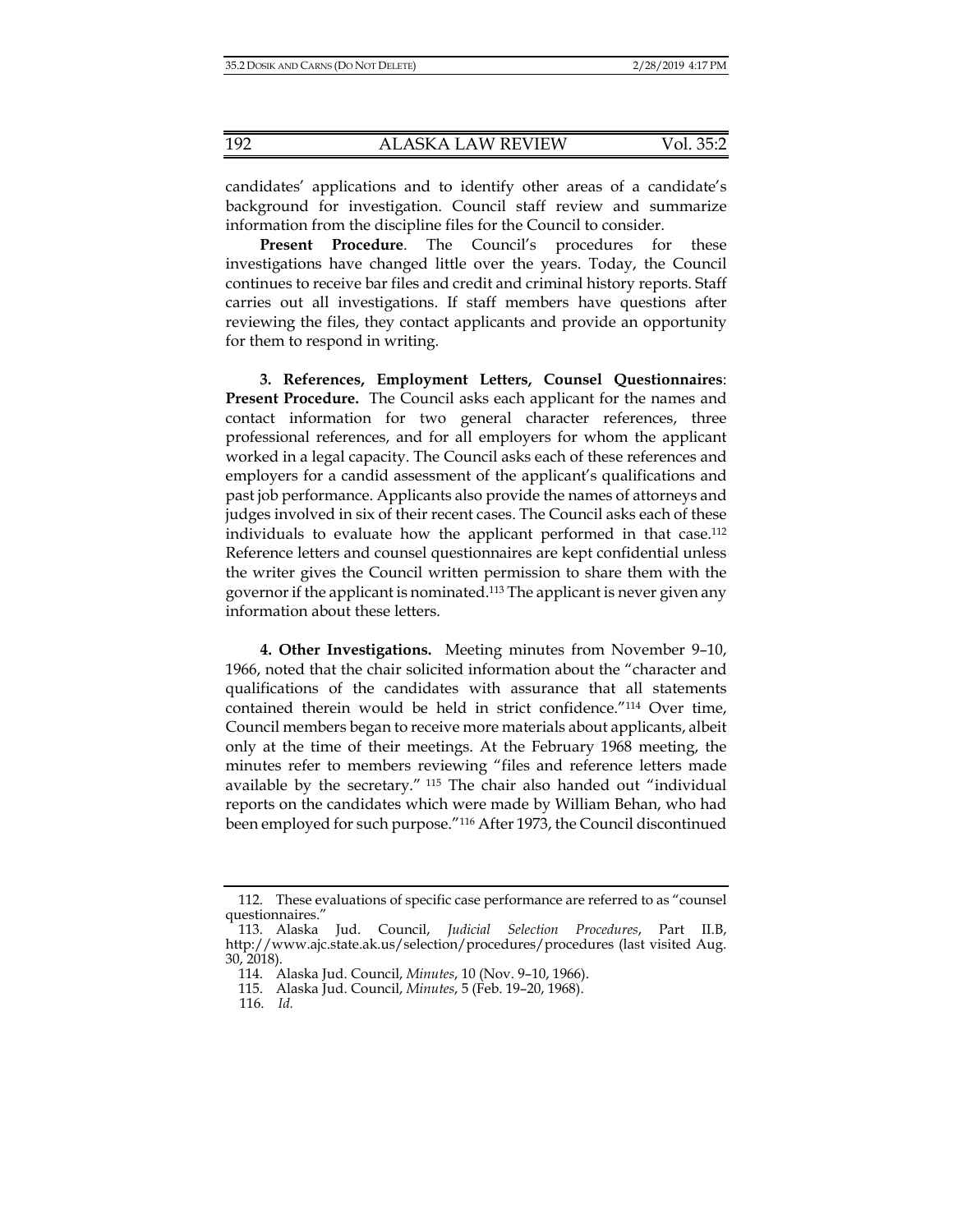the use of hired investigators and staff began to perform needed investigations.117

**Present Procedure.** Council staff investigates questions raised by information from the bar survey comments, public comments, reference letters, counsel questionnaires, and any other source of information that comes to its attention between the deadline for applications and the time of the interview. Staff may follow up on questions raised by the interviews and provide additional information to Council members before they deliberate. The investigations can include reviewing social media, listening to tapes in court cases or reviewing case files, interviewing applicants and others, and any other appropriate form of investigation. Results of the investigations generally are shared only with Council members.118

*v. Interviews* 

Initially, the Council only conducted interviews when it saw a particular need. Aside from specific instances where the Council saw a need to interview a particular applicant, members did not seem to perceive a need for interviews. One of the first applicant interviews on record occurred during the March 17–18, 1962, meeting when the Council invited Ralph Moody to discuss concerns about his medical file (it is not clear how the Council had access to the file).119 Mr. Moody appeared on short notice.120 He told the Council that he was fit, and that his doctor had recommended that he "eat no fat, use no alcoholic beverages, and should get adequate exercise."121

The Third Report: 1962–1963 noted that the Council reviewed the results of the bar survey, and "[t]hereafter the qualifications of each candidate are discussed in turn by each member of the council, and any

 <sup>117.</sup> Alaska Jud. Council, *Minutes*, 4 (Sept. 19, 1973) ("The executive director shall be responsible for conducting such inquiries as may be necessary for decisions by the Council concerning the judicial qualifications of all applicants.").

 <sup>118.</sup> Alaska Jud. Council, *Judicial Selection Procedures*, Part II.B, http://www.ajc.state.ak.us/selection/procedures/procedures (last visited Aug. 30, 2018).

 <sup>119.</sup> Alaska Jud. Council, *Minutes*, 5 (Mar. 17–18, 1962).

 <sup>120.</sup> The Council was meeting in Juneau, and Mr. Moody was the State's Attorney General at the time, working in Juneau. *Id.*; *List of Attorneys General of State of Alaska*, ALASKA DEPT. OF LAW, http://law.alaska.gov/department /ag\_past.html (last visited Oct. 19, 2018).

 <sup>121.</sup> The Council nominated him for the Anchorage Superior Court position vacated by Judge Cooper, who had just retired because of medical problems, which may have accounted for the Council's concern about Moody's physical condition. Governor Egan appointed him, and he served until 1984. *Former Judges*, ALASKA JUD. COUNCIL, http://www.ajc.state.ak.us/judges/former (last visited Oct. 19, 2018).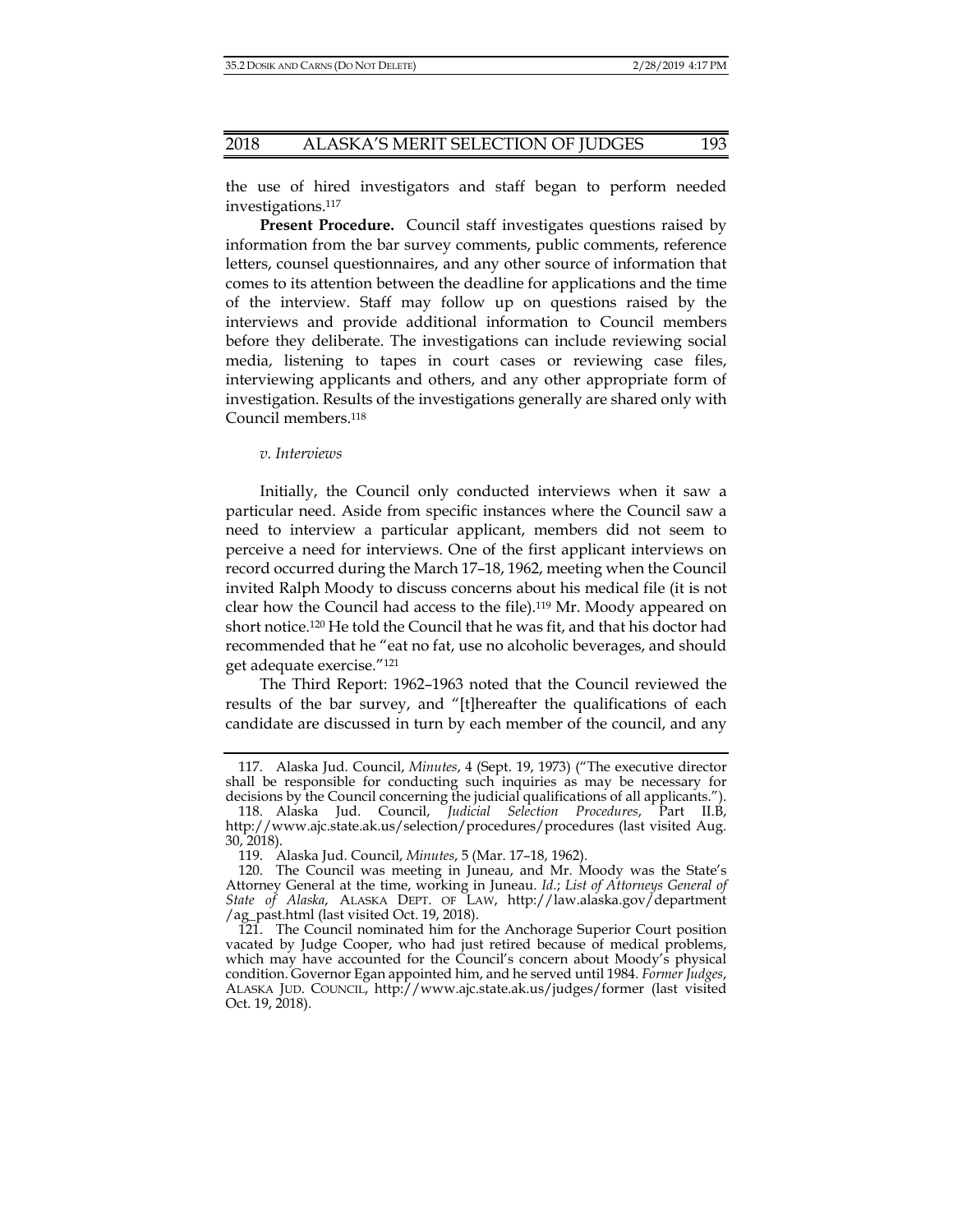member asks questions of other members who may be personally acquainted with one or more of the several applicants."122 The situation seemed to change by 1965, when "the names of applicants were reviewed to see whether any Council members desired to interview any applicants."123 At that same meeting, the Council invited Judges Hepp and Rabinowitz to appear to talk about applicants' qualifications.124 Near the end of the meeting, the Council asked Judge Rabinowitz questions about his own application to the supreme court after declining to stand for retention, and "stating his intention to leave the state."125

The next discussion of applicant interviews comes at the October 30 to November 1, 1968, meeting of the Council.126 Some applicants indicated before the meeting that they would like to appear personally, and were "available to be heard at the Council's pleasure."127 A number of significant changes occurred at that meeting, including a decision that "each applicant appear personally before the Council at his own expense."128 The policy to interview all applicants has been in place since that time, apart from a brief departure in the mid-1980s.129

The 1968 discussions also addressed whether the interviews would be held in public or in executive session. Although the chair said that executive sessions had been the past practice "when personal matters came up," the prior minutes make few mentions of executive sessions on the record.130

The topic of executive session interviews came up again at the September 16, 1970, meeting when the press wanted to attend the interviews. The Council decided that the press could take pictures of the applicants but could not sit in on executive sessions. Members voted for

 <sup>122. 1962–1963</sup> ALASKA JUD. COUNCIL THIRD REP. 11.

 <sup>123.</sup> Alaska Jud. Council, *Minutes*, 5 (Jan. 7–9, 1965).

 <sup>124.</sup> *Id.* at 6.

 <sup>125.</sup> *Id.* at 8. Then-Judge Rabinowitz was nominated by the Council on a 4-3 vote, appointed by Governor Egan, and served on the supreme court until 1997, including four terms as chief justice.

 <sup>126.</sup> Alaska Jud. Council, *Minutes*, 2 (Oct. 30–Nov. 1, 1968).

 <sup>127.</sup> *Id.* 

 <sup>128.</sup> *Id.* at 20. The question of expense to the applicant went through changes after that date, with the Council paying for applicant travel for several years. 1969–1970 ALASKA JUD. COUNCIL SIXTH REP. 1 ("All applicants are then brought to a meeting of the council, at the expense of the Council, for personal interviews.").

 <sup>129.</sup> The Council has at various times discussed the pros and cons of interviewing all applicants. For example, is it necessary to re-interview an applicant who recently applied for the same level of court? Could the Council save time by interviewing only some applicants? How would those decisions be made? Each time, Council members decided the best process includes interviews of all applicants.

 <sup>130.</sup> Alaska Jud. Council, *Minutes*, 5–7 (Oct. 30, 1968).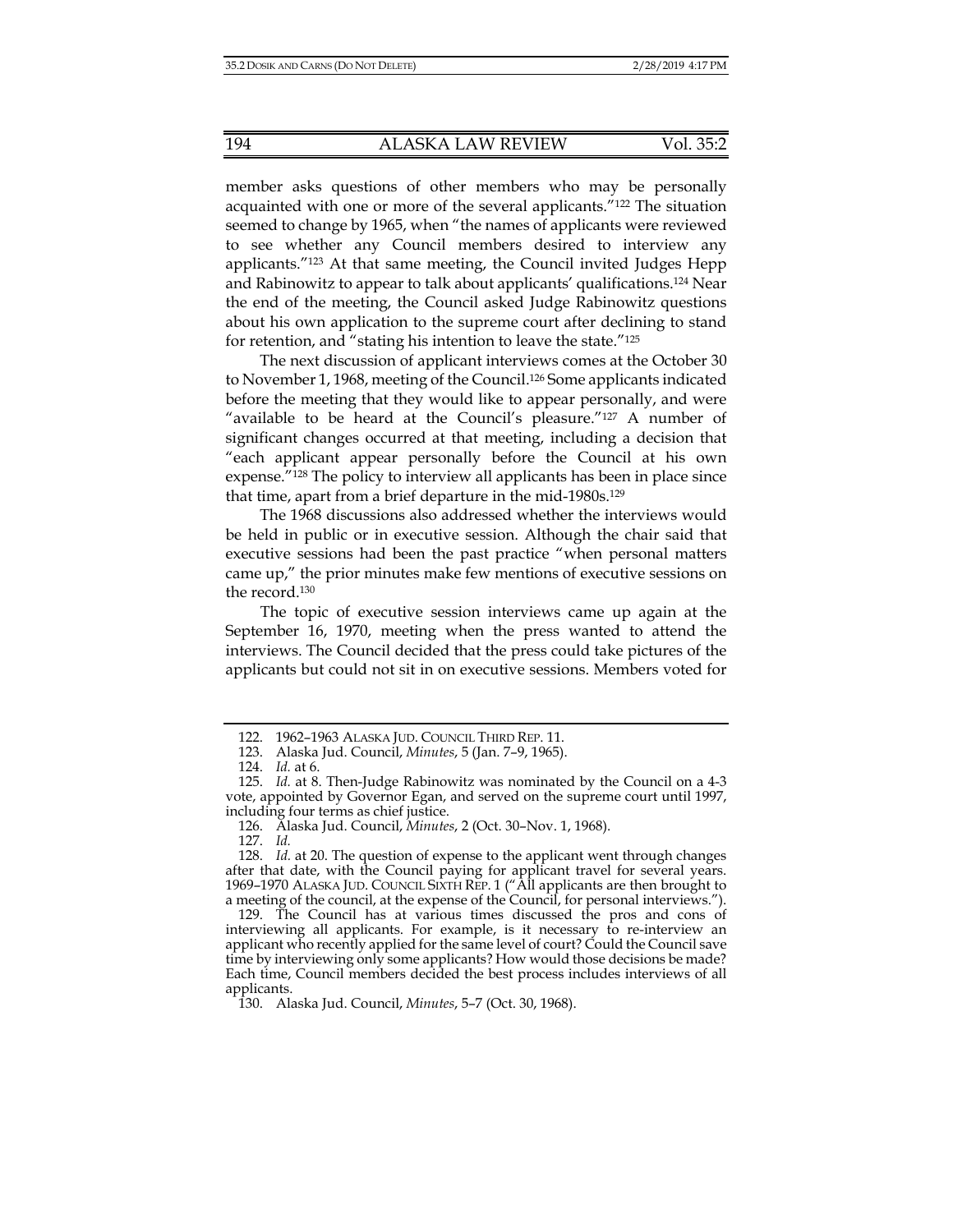an executive session, so they could ask applicants questions from their confidential files.131

**Present Procedure.** Today, the Council continues to interview each applicant. Applicants pay their own travel expenses, although the Council bylaws do allow the Council to pay for expenses in its discretion.132 If the Council and applicant agree to a telephone or videoconference interview, the Council will pay.133 The Council still begins its meetings in public session, but now applicants may choose between a public interview or one in executive session.134

#### *vi. Public Input*

**1. Location of Meetings.** Since its first meeting in Juneau in 1959, the Council has met regularly in different communities around the state.135 For most of the 1960s, judges sat only in Anchorage, Fairbanks, Juneau, and Nome.136 The Council made a point of meeting in those cities, as well as the communities where its members lived to hear from citizens around the state.137 At these meetings, the Council considered applicants for open vacancies, without regard to the location of the judgeship.138 The Council spelled out its policy at that time in its Third Report, 1962–1963: "The places were selected following a policy of the Council to meet in the residence location of its respective members. . . . Local residents and other

 <sup>131.</sup> Alaska Jud. Council, *Minutes*, 5–6 (Sept. 16, 1970).

 <sup>132.</sup> ALASKA JUD. COUNCIL, Bylaws, art. VII, § 3(C).

 <sup>133.</sup> *Id.*; *see also* 2015–2016 ALASKA JUD. COUNCIL TWENTY-EIGHTH REP. B-7.

 <sup>134. 2015–2016</sup> ALASKA JUD. COUNCIL TWENTY-EIGHTH REP. D-9.

 <sup>135.</sup> In 1959 the Council met in Juneau, Fairbanks and Seward. Alaska Jud. Council, *Minutes*, 1 (May 18–19, 1959); Alaska Jud. Council, *Minutes*, 1 (June 29– 30, 1959); Alaska Jud. Council, *Minutes*, 1 (July 16–17, 1959); Alaska Jud. Council, *Minutes*, 1 (Oct. 12–13, 1959). In 1960, it met in Anchorage. Alaska Jud. Council, *Minutes*, 1 (Mar. 12–13, 1960). In 1961, it met in Anchorage and Juneau. 1961 ALASKA JUD. COUNCIL SECOND REP. 1–3. In 1962–1963, it met in Anchorage, Juneau, Fairbanks, Kotzebue, and Ketchikan. 1962–1963 ALASKA JUD. COUNCIL THIRD REP. 3-10. In 1965, it met in Fairbanks and in 1966, it met in Anchorage, Juneau, and Ketchikan. 1964–1966 ALASKA JUD. COUNCIL FOURTH REP. 16–25. In 1967, the Council met in Nome and Ketchikan. 1967–1968 ALASKA JUD. COUNCIL FIFTH REP. 18–22. In 1968, the Council met in Juneau, Anchorage, and Sitka. *Id.* at 22–35.

 <sup>136.</sup> *See Historical Selection Log 1959–1968*, ALASKA JUD. COUNCIL, www.ajc.state.ak.us/selecting-judges/historical-selection-log (last visited Oct. 22, 2018).

 <sup>137.</sup> *See* TWENTY-EIGHTH REP *supra* note 133.

 <sup>138.</sup> For example, at the 1967 meeting in Nome, the Council nominated applicants to fill two superior court judgeships in the Third Judicial District (Kotzebue is in the Second Judicial District). 1967–1968 ALASKA JUD. COUNCIL FIFTH REP. 18.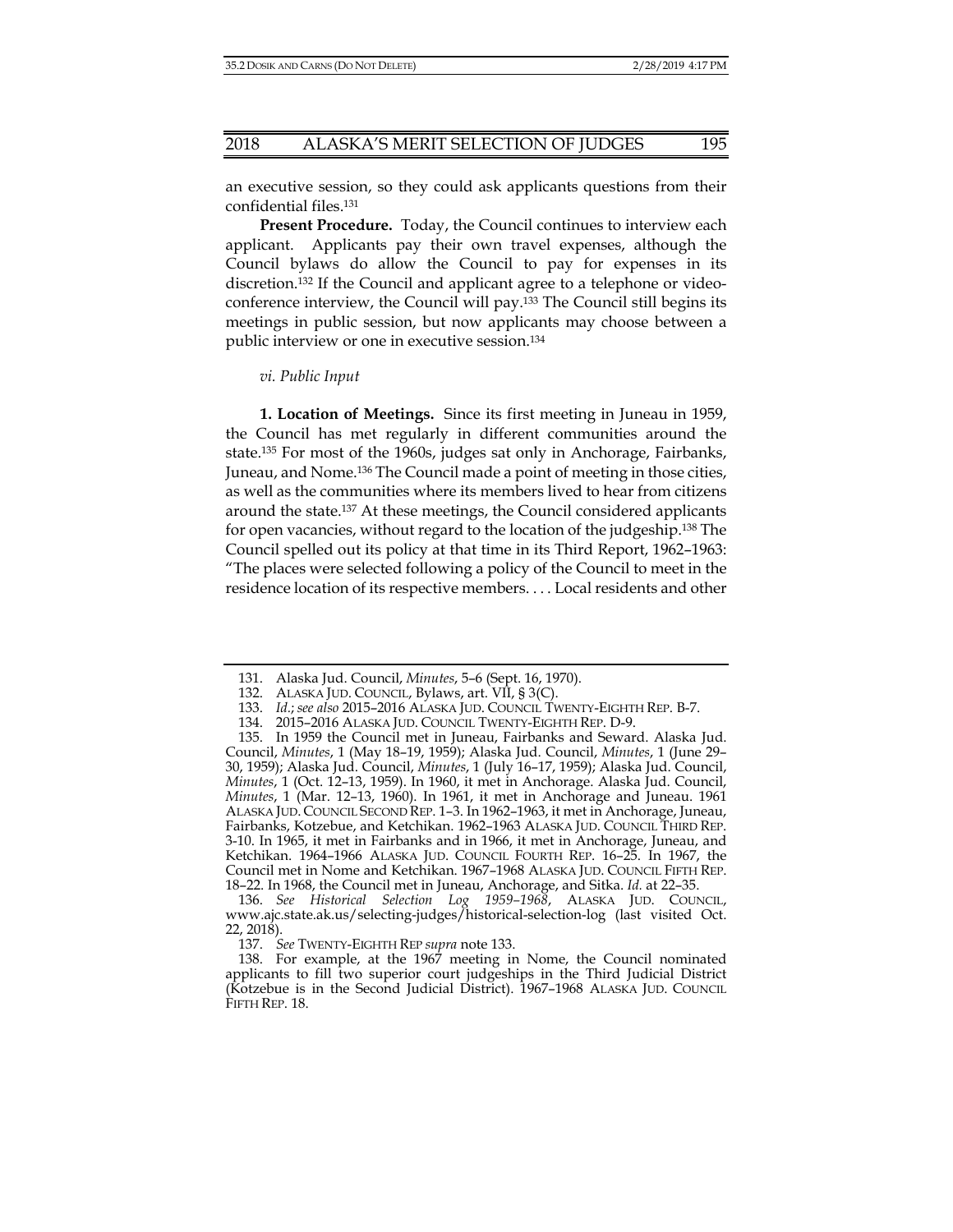persons have appeared before the council at every meeting to present points of view on topics of interest to the council."139

Members discussed the locations of the Council's meetings and public hearings in detail at its April 30, 1970, meeting.140 At that time, legislators were encouraging the Council to hold hearings in more remote areas.141 Council members recognized that holding meetings in communities like Petersburg, Kodiak, Kenai, and Ketchikan would allow residents to directly advocate for a judge to sit in their community, as well as talk about problems in their areas.142 On the other hand, the Council was paying for applicants' travel at the time, and bringing applicants for an Anchorage judgeship to a smaller community could become too expensive. The Council resolved the situation by agreeing to meet in those communities before the end of that fiscal year.143

**Present Procedure**. The Council now meets in the community of the judicial vacancy. This means that the Council will often travel to multiple communities during a single meeting. A single meeting could travel to Bethel, Utqiagvik, Kenai, Anchorage, Fairbanks, and Juneau.<sup>144</sup> Applicants now pay for their own travel expenses, unless the interview happens via Skype or teleconference (both happen infrequently).<sup>145</sup>

**2. Public Hearings.** The Council has held public hearings throughout its history. One of the first mentioned in its minutes was in January of 1962, considering the retirement of Judge Earl Cooper for medical reasons.146 The Council often invited local people to testify about justice system issues<sup>147</sup> in their communities without scheduling a formal hearing. At its May 23–24, 1963, meeting in Kotzebue, "[t]he matter before the council was interrupted for the purpose of meeting with [the local state trooper and the deputy magistrate] who 'reported on juvenile delinquency problems in the Kotzebue village area.'"148

At times, the Council recorded communications from the public about the selection process. At its May 23–24, 1963, meeting, one of the

 <sup>139. 1962–1963</sup> ALASKA JUD. COUNCIL THIRD REP. 9–10.

 <sup>140.</sup> Alaska Jud. Council, *Minutes*, 11–12 (Apr. 30, 1970).

 <sup>141.</sup> *Id.* at 11.

 <sup>142.</sup> *Id.* at 11–14.

 <sup>143.</sup> *Id.* at 14.

 <sup>144. 2015–2016</sup> ALASKA JUD. COUNCIL TWENTY-EIGHTH REP. D-9.

 <sup>145.</sup> Alaska Jud. Council, *Judicial Selection Procedures*, Part V.A, http://www.ajc.state.ak.us/selection/procedures/procedures (last visited Aug. 30, 2018).

 <sup>146. 1962–1963</sup> ALASKA JUD. COUNCIL THIRD REP. 3.

 <sup>147.</sup> The Council solicits input about justice system issues pursuant to its constitutional duty to "conduct studies for improvement of the administration of justice." ALASKA CONST., art. IV, § 9.

 <sup>148.</sup> Alaska Jud. Council, *Minutes*, 4–5 (May 23–24, 1963).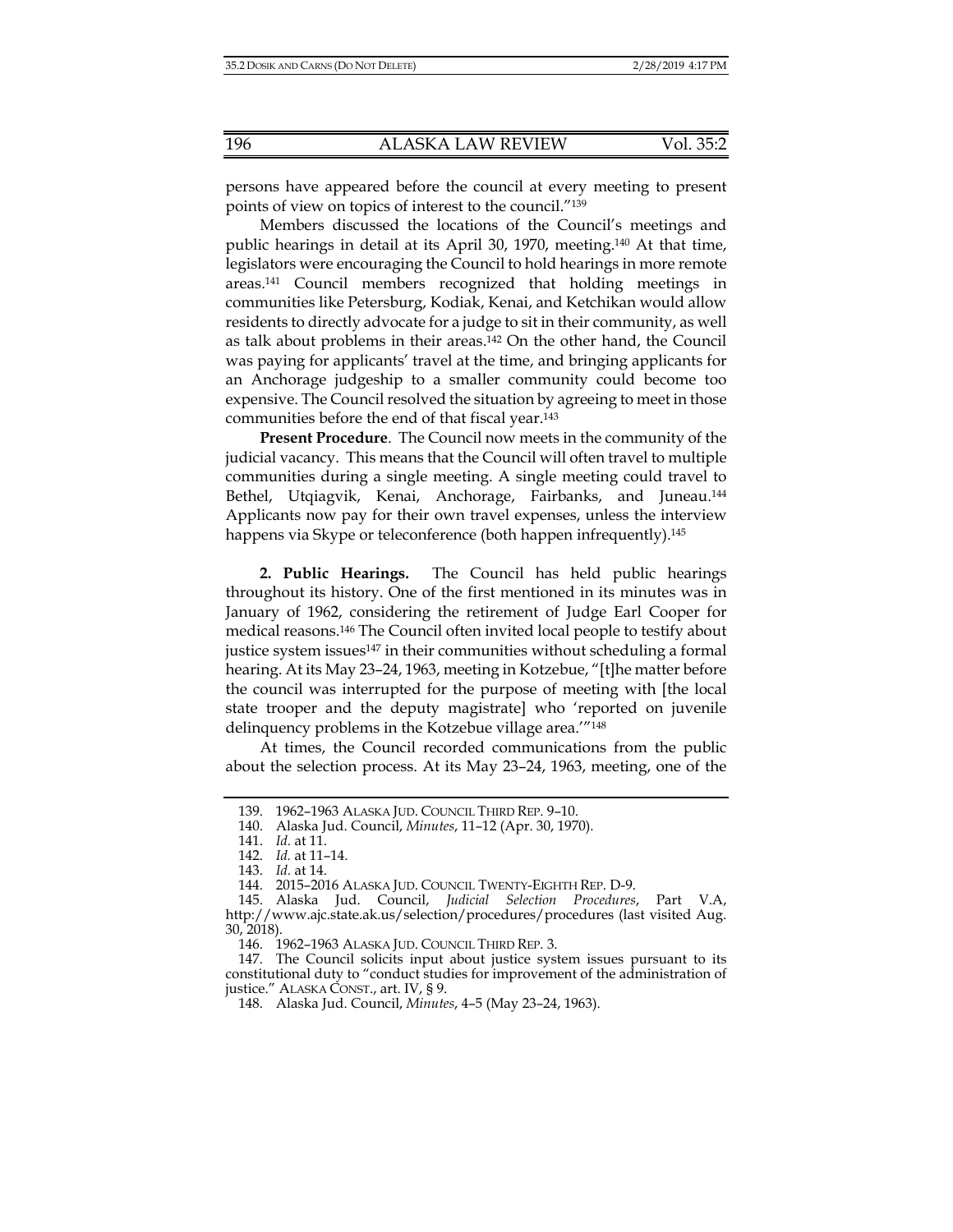members "noted receiving a letter criticizing the Council on the ground that no Republicans had been appointed as judges."149 The Council agreed to take no action on the letter.<sup>150</sup>

Throughout the years, the Council returned to the topic of public participation in the selection process. At its December 16, 1971, meeting, the Council passed a motion calling for public notice of vacancies in the media, and an invitation to the public to confidentially comment on applicants.151 At the April 14, 1972, meeting, Council members voted to publish the phone numbers of Council members who lived closest to the area of a vacancy to take public comments and information about applicants.152

At its September 29, 1973, meeting, the Council endorsed a new program to encourage public input into Council decisions on judicial selection and studies to improve the administration of justice.153

The appropriate extent of the public's role depends on how much information the public has about the applicants that is relevant to the selection process. Over the years, the Council has discussed a range of possibilities, from keeping applicant names entirely confidential, to the present process, where the Council publishes applicants' names after the application deadline. At its June 21, 1974, meeting, Council member Eugene Wiles, who had studied other states' practices, said that "Colorado attempts to maintain complete confidentiality of the names of applicants, but that such a procedure would never be accepted in Alaska."154 Members agreed that the Council would continue to disclose applicants' names to "obtain[] as much input as possible from the public  $\cdots$ ."<sup>155</sup>

In 1989 and 1990, the Council announced that it had renewed its use of public hearings for each judicial vacancy.156 In 1990, the Council began to set aside a portion of each selection meeting to take public comments and testimony. At that time, participation ranged from four to thirty or more persons, depending on the community and number of candidates. The Council noted that citizens in smaller communities were particularly interested in speaking directly with Council members.157

 <sup>149.</sup> *Id.* at 6.

 <sup>150.</sup> *Id.* 

 <sup>151.</sup> Alaska Jud. Council, *Minutes*, 2 (Dec. 16, 1971).

 <sup>152.</sup> Alaska Jud. Council, *Minutes*, 6 (Apr. 14, 1972).

 <sup>153.</sup> Press Release, Alaska Jud. Council (Oct. 1, 1973) (on file with author).

 <sup>154.</sup> Alaska Jud. Council, *Minutes*, 3 (June 21, 1974).

 <sup>155.</sup> *Id.* at 4.

 <sup>156. 1989–1990</sup> ALASKA JUD. COUNCIL FIFTEENTH REP. 5.

 <sup>157.</sup> *Id.*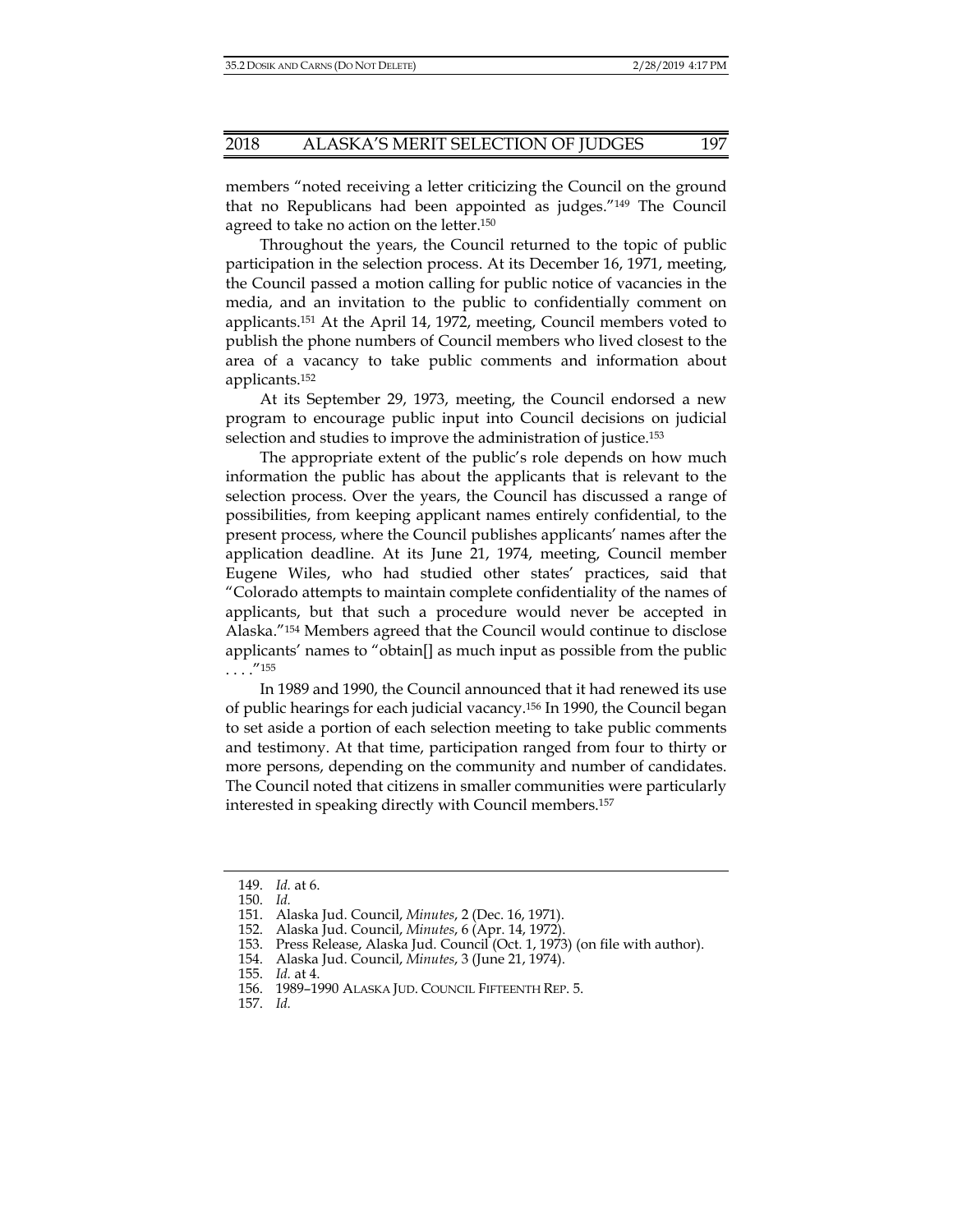**Present Procedure***.* The Council encourages public participation in the selection process by publicizing applicants' names, publishing the bar survey ratings, providing a prominent place on its website for public comment, giving public notice of its meetings, and holding public hearings in the community of the judicial vacancy at each meeting whenever the Council is interviewing applicants.<sup>158</sup> Most public hearings, particularly those in smaller towns, draw a sizable number of local citizens to comment on applicants and the selection process.

# *vii. Voting*

One indispensable procedure is Council voting. The Constitution requires that the Council act by "a concurrence of four or more members,"159 so the Council has always required four affirmative votes to nominate a judicial applicant.160

The question about whether, and when, the chair is permitted or required to vote has been a source of some confusion, and was even the subject of a question at the Constitutional Convention.161 The issue matters because of the balance the framers built into the Judicial Council: three Alaskan attorneys representing "the profession," three nonattorney Alaskans representing the current political thought,162 and the chief justice, who acts as chair. The Council has faced criticism over the years because of the concern that a chief justice's ability to vote has the potential to tip the balance in favor of professional interests over the wider public interest.

At the Constitutional Convention, the chief justice's position on the Council was described repeatedly as *ex officio*. That term was incorporated into the Constitution. The chief justice's position on the Council was by virtue of his position as the head of the court system and judicial branch of Alaska's government. When the Constitution was adopted, the role of chief justice did not rotate and it was a position appointed by the governor.163 It was anticipated that the chief justice would be one person until that person's death, or at least until non-retention, retirement, or resignation.164 All other Council members served staggered, six-year

 <sup>158. 2015–2016</sup> ALASKA JUD. COUNCIL TWENTY-EIGHTH REP. D-7.

 <sup>159.</sup> ALASKA CONST. art. IV, § 8.

 <sup>160.</sup> Council staff conducted a comprehensive review of the Minutes in November 2016 and found no instances of any applicant being nominated on the basis of fewer than four affirmative votes. Memorandum from Susie Mason Dosik to Alaska Judicial Council (Nov. 23, 2016) (on file with author).

 <sup>161.</sup> ACC at 686.

 <sup>162.</sup> ACC at 695.

 <sup>163.</sup> ALASKA CONST. art. IV, § 2(b) (1956); ACC at 684.

 <sup>164.</sup> ACC at 684.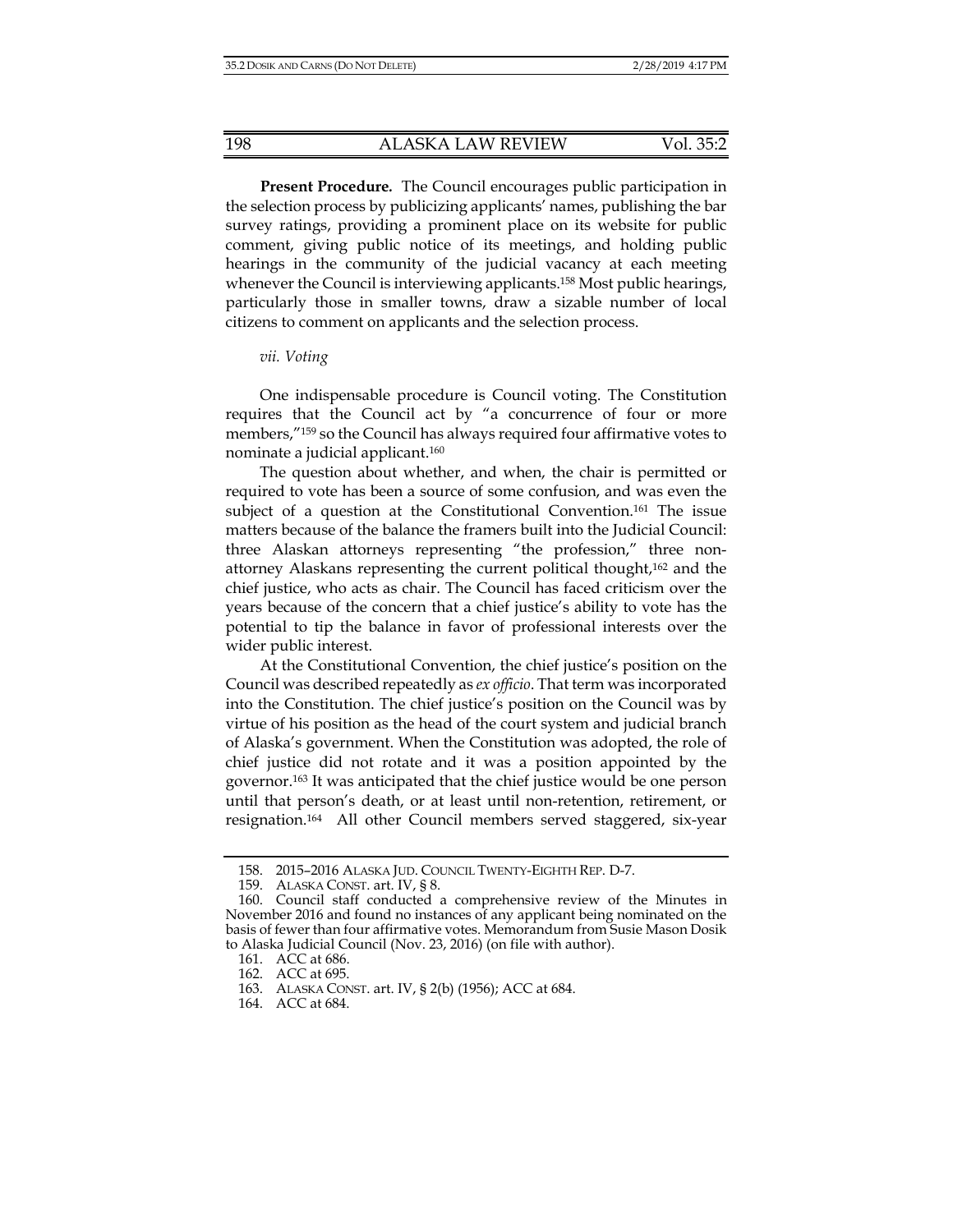terms. The chair would therefore, by virtue of the office, serve as an institutional presence on the Council, bringing long-term stability and continuity.

The delegates saw the chief justice's role as presiding officer of the Council. The delegates intended that the chief justice, like all presiding officers, would have full voting rights. They recognized that, according to Robert's Rules of Order, a presiding officer had voting rights, voting last and only when necessary, to avoid unduly influencing the body over which he presided.165

Despite the delegates' intent, the question of the chief justice's voting rights arose at the first meeting at which newly-appointed Chief Justice Buell Nesbett presided.166 At that meeting, the Council adopted Robert's Rules of Order as its governing procedure, unless the Council had specifically set out its own procedure. The Council passed a rule of procedure specifying that "all members of the Judicial Council including the Chief Justice shall vote on all questions at all times except where the Chief Justice determines that for specific reasons he should not vote."167 At that meeting, the Chief voted on all eleven applicants for associate justice of the Alaska Supreme Court by written ballot.<sup>168</sup> This seeming conflict with the rule that the Chair should vote last and only when necessary is explained by the fact that from 1959 to 1969, the Council voted on all judicial nominations by secret paper ballot. Voting by ballot is an exception to the restriction on the chair's voting recognized by Robert's Rules of Order. When the voting is secret, there is little risk of undue influence from the chair.

Chief Justice Nesbett continued to vote via secret paper ballot throughout his tenure as chair of the Council. In January 20, 1966, while considering the first formal bylaws, attorney member Michael Stepovich again raised the question of whether the chair could vote.169 Chief Justice Nesbett "clarified the history of the present provision and stated he would under no circumstances consider relinquishing a right to vote on Council matters."170 Formal bylaws were adopted by unanimous consent at the Council's November 9–10, 1966, meeting.171 The bylaws included a provision that mirrored its practice to that date: "All members of the

170. *Id.* 

 <sup>165.</sup> ACC at 686, 700–02. The draft language was ultimately adopted into the Constitution.

 <sup>166.</sup> Alaska Jud. Council, *Minutes*, 2 (Mar. 12–13, 1960).

 <sup>167.</sup> *Id.* 

 <sup>168.</sup> *Id.* at 3. No individual's vote was specifically identified, but the vote tallies indicated that seven votes were cast on each applicant. A chair voting by secret ballot was an exception specifically allowed in Robert's Rules.

 <sup>169.</sup> Alaska Jud. Council, *Minutes*, 6–7 (Jan. 20, 1966).

 <sup>171.</sup> Alaska Jud. Council, *Minutes*, 6 (Nov. 9–10, 1966).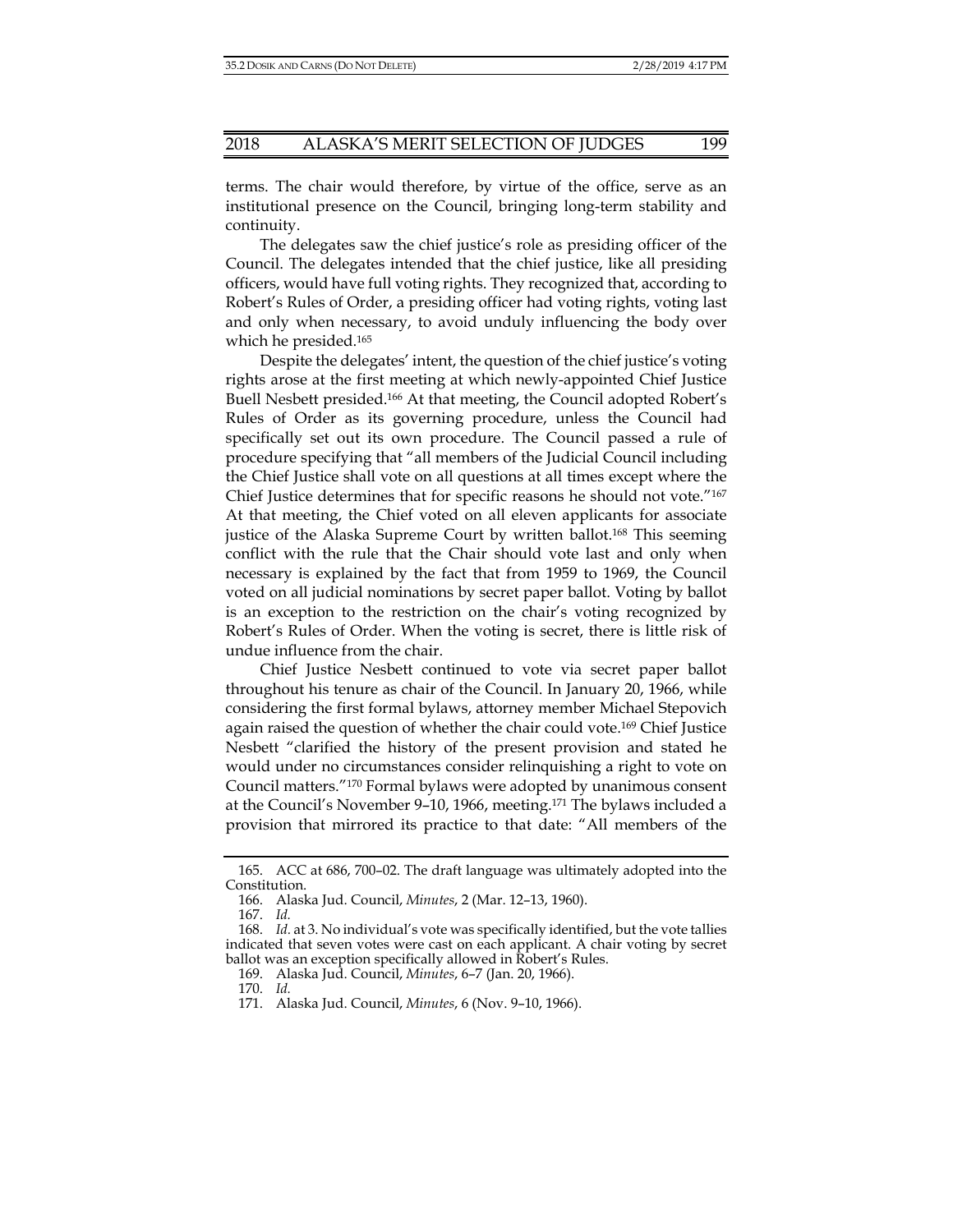Council except the Executive Secretary shall be entitled to vote on all matters coming before the council any rule of order or other rule notwithstanding."172

Chief Justice Nesbett retired on April 1, 1970. After the Chief Justice retired, some members worried about the chief having too much power over the Council's actions. 173 A bylaws committee was formed to consider a revision. Soon afterward, George Boney was appointed Chief Justice.

In his first meeting as chief justice and chair of the Council, Chief Justice Boney proposed a bylaw amendment restricting the chief justice's vote to circumstances involving a tie.174 He remarked that, as a prior Council member, he had helped draft the bylaws and knew that the chief could vote, but he believed that the chief should vote only to break a tie.175 He recognized that there could be cases when only five people were present and "you would have to have 4 votes to act."176 Chief Justice Boney expressed that the Council should not be a rubber stamp for him, stressing the need for the Council members to be independent.177 The proposal carried by unanimous consent.178 The Chief Justice directed that the language be formally incorporated in the bylaw revisions.179 This bylaw applied for the next thirteen years.

In 1983, as part of an overhaul of its bylaws, the Council amended the voting bylaw to its current version:

All members of the Council present shall be entitled to vote on all matters coming before the Council, except that the chair shall

175. *Id.* 

 <sup>172.</sup> *Id*.

 <sup>173.</sup> At the Council's April 30, 1970, meeting, the issue of the chief justice's voting rights again arose when Acting Chair Mike Stepovich reported that before retiring, Chief Justice Nesbett had unilaterally rescinded an action approved by the Council. Chief Justice Nesbett had cancelled the Council's upcoming trip aboard the ferry *Wickersham* that coincided with the judicial conference, purportedly because he believed that it would expose the Council to criticism. Alaska Jud. Council, *Minutes*, 15, 19–20 (Apr. 30, 1970).

 <sup>174.</sup> Alaska Jud. Council, *Minutes*, 5 (June 18, 1970).

<sup>176</sup>*. Id*. "Ties" included 3-2 voting situations. *See, e.g.*, Alaska Jud. Council, *Minutes*, 90–91 (June 18, 1970) (In a voice vote on a council procedural matter (whether to call a member of the public forward to present testimony about a grand jury). Chief Justice Boney discussed that four votes were necessary and voted in favor of the motion, bringing the vote tally to 4-2 and causing the motion to carry. *Id.* This was because of the constitutional requirement of "a concurrence of four or more members." ALASKA CONST. art. IV, § 8.

 <sup>177.</sup> Alaska Jud. Council, *Minutes*, 5–6 (June 18, 1970). This may have been a departure from previous Council culture, as Chief Justice Buell Nesbett was renowned for his strong will and, at times, imperious leadership. *See generally* Pamela Cravez, *A Revolt in the Ranks: The Great Alaska Court-Bar Fight*, 13 ALASKA L. R. 1, 1 (1996).

 <sup>178.</sup> Alaska Jud. Council, *Minutes*, 125 (June 18, 1970).

 <sup>179.</sup> *Id.*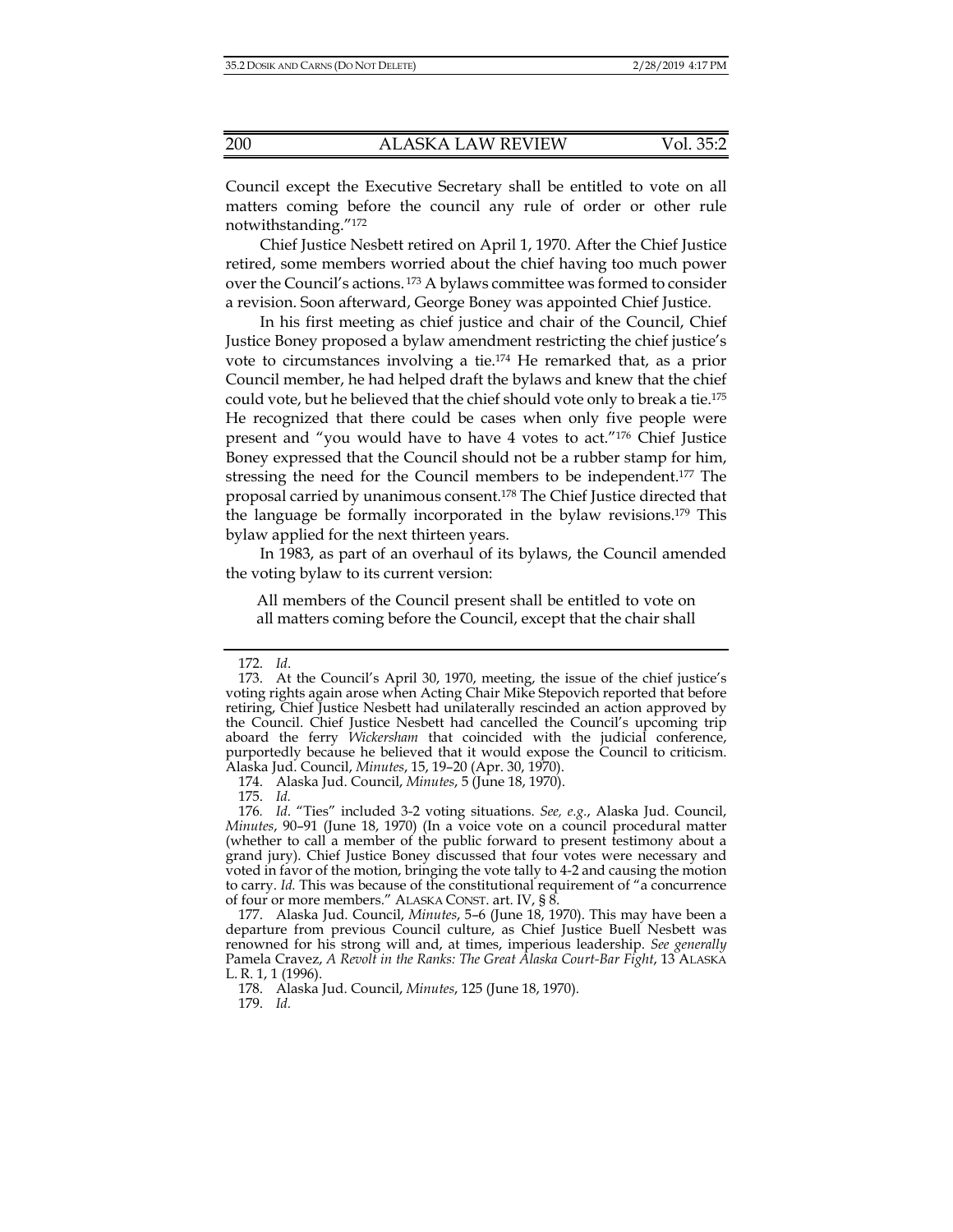#### 2018 ALASKA'S MERIT SELECTION OF JUDGES 201

only vote when to do so would change the result. The Council shall act by concurrence of four or more members. All votes shall be taken in public session. Any member can vote in the affirmative or negative or abstain on any matter; [h]owever a member who wishes to abstain shall so indicate before the question to be voted on is called and shall disclose the reasons for abstaining. 180

Since the amended bylaw was adopted, all Chief Justices have voted in 3– 3 ties, and in all instances of 3 "yes" to 2 "no" votes, because the vote would change the result.181

#### *viii. Transmission to the Governor and Reconsideration*

The last step of the Council procedures is the transmission of the Council's nominees to the governor. From 1959 to 1963, the Council transmitted just the names of the nominees.182 In 1963, the Council began including an offer to supply "biographical data" regarding the nominees to the governor, upon his request.183 In 1965, the Council offered to send, upon the governor's request, any information from its files on the nominees including biographical information, reference letters, results of the bar survey, and all other information.184 By 1970, the Council had begun routinely sending bar survey results and biographies of the nominees to the governor.185

**Present Procedure***.* The Council's current practice is to transmit the names of the nominees to the governor as soon as practicable after voting on the nominations.186 Council staff deliver the nominations, along with materials on each nominee, to the governor. The information includes: the Council's vote tally, each nominee's application (including

 <sup>180.</sup> Alaska Jud. Council, *Minutes*, 5 (May 25–26, 1983).

 <sup>181.</sup> Memorandum from Susie Mason Dosik to Alaska Judicial Council (Nov. 23, 2016) (on file with author).

 <sup>182.</sup> *See, e.g.*, Letter from Alaska Judicial Council to Governor William A. Egan (Apr. 15, 1960) (on file with author).

 <sup>183.</sup> Letter from Alaska Judicial Council to Governor William A. Egan (Oct. 18, 1963).

 <sup>184.</sup> Letter from Alaska Judicial Council to Governor William A. Egan (Jan. 9, 1965).

 <sup>185.</sup> Letter from Alaska Judicial Council to Governor Keith H. Miller (Nov. 9, 1970).

 <sup>186.</sup> The Council voted recently to add a clause that would allow the Council to deviate from the above procedures "for good cause." Governor Walker had asked the Council to delay its transmittal of nominees while he was out of state for medical treatments. The delay in transmitting the nominees allowed Governor Walker more time to interview the nominees and to make the appointments. Alaska Jud. Council, *Judicial Selection Procedures,* Part VII.C.2; Alaska Jud. Council, *Minutes*, 1 (Nov. 22, 2016).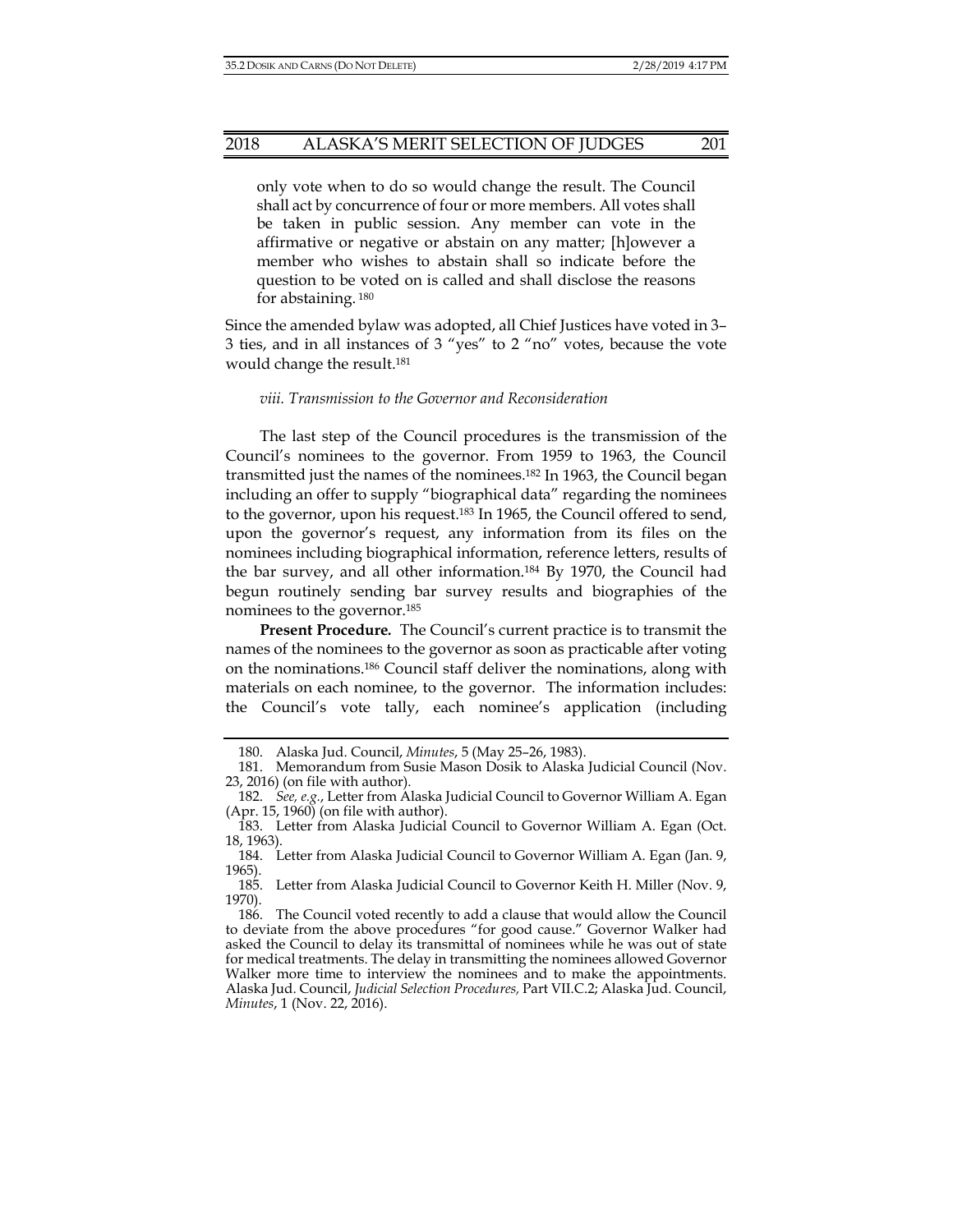confidential sections), the numerical survey results, reference letters and counsel questionnaires that the author indicated should be sent to the governor, and any unsolicited materials the Council received unless the author requested confidentiality.

The governor must appoint a judge from the list of nominees. The Council will not consider requests for additional nominees unless the death, disability, or withdrawal of a nominee has left the governor with fewer than two nominees. In that case, the Council may reconsider its nominees and vote to provide further nominees, or re-advertise the position.187

# **III. EVALUATING THE EFFECTIVENESS OF ALASKA'S MERIT SELECTION PROCESS**

The Council reviewed its work over the years to determine its effectiveness. Does Alaska have a strong bench, with judges who are stable, rarely subject to discipline, and judged to show integrity, fairness, diligence, impartiality, and good judicial temperament? The fact that voters have approved all but five of the judges standing for retention since statehood<sup>188</sup> suggests that Alaska's citizens respect their judges and the merit selection process.

- Alaska's judges are stable. More than half of the judges evaluated since 1976 have stood for at least two retention elections as trial court judges.189 Others went on to appellate court positions, also serving for a total of at least two terms.190
- Only a handful of judges have received public discipline from the Alaska Commission on Judicial Conduct, and the

 <sup>187.</sup> Alaska Jud. Council Bylaws art. VII, § 5; 2015–2016 ALASKA JUD. COUNCIL TWENTY-EIGHTH REP. B-8.

 <sup>188.</sup> Justice Harry Arend was not retained by voters. In a March 1965 retention election, he was the target of the organized bar in an ongoing dispute between the Alaska Bar Association and the Alaska Supreme Court over who would control the bar. Pamela Cravez, *A Revolt in the Ranks: The Great Alaska Court-Bar Fight*, 13 Alaska L. Rev. 1, 28 (1996). The other four judges all were not retained after recommendations by the Judicial Council that they not be retained. ALASKA JUD. COUNCIL, SELECTING AND EVALUATING ALASKA'S JUDGES: 1984–2012 43 n.85. In addition to the judges mentioned in the footnote, Anchorage District Court judges Brewer and Vochoska were not retained in 1982 after non-retention recommendations by the Council. *Id.*

 <sup>189.</sup> This does not include judges before 1976, the first year that the Council conducted statutory performance evaluations. 1976–2016 Retention Vote History, ALASKA JUD. COUNCIL, http://www.ajc.state.ak.us/sites/default/files/imported /retention/retvotes16.pdf (last visited Oct. 23, 2018).

 <sup>190.</sup> Of the twenty-five appellate judges evaluated since 1976, seven had also been evaluated as trial court judges. *Id.*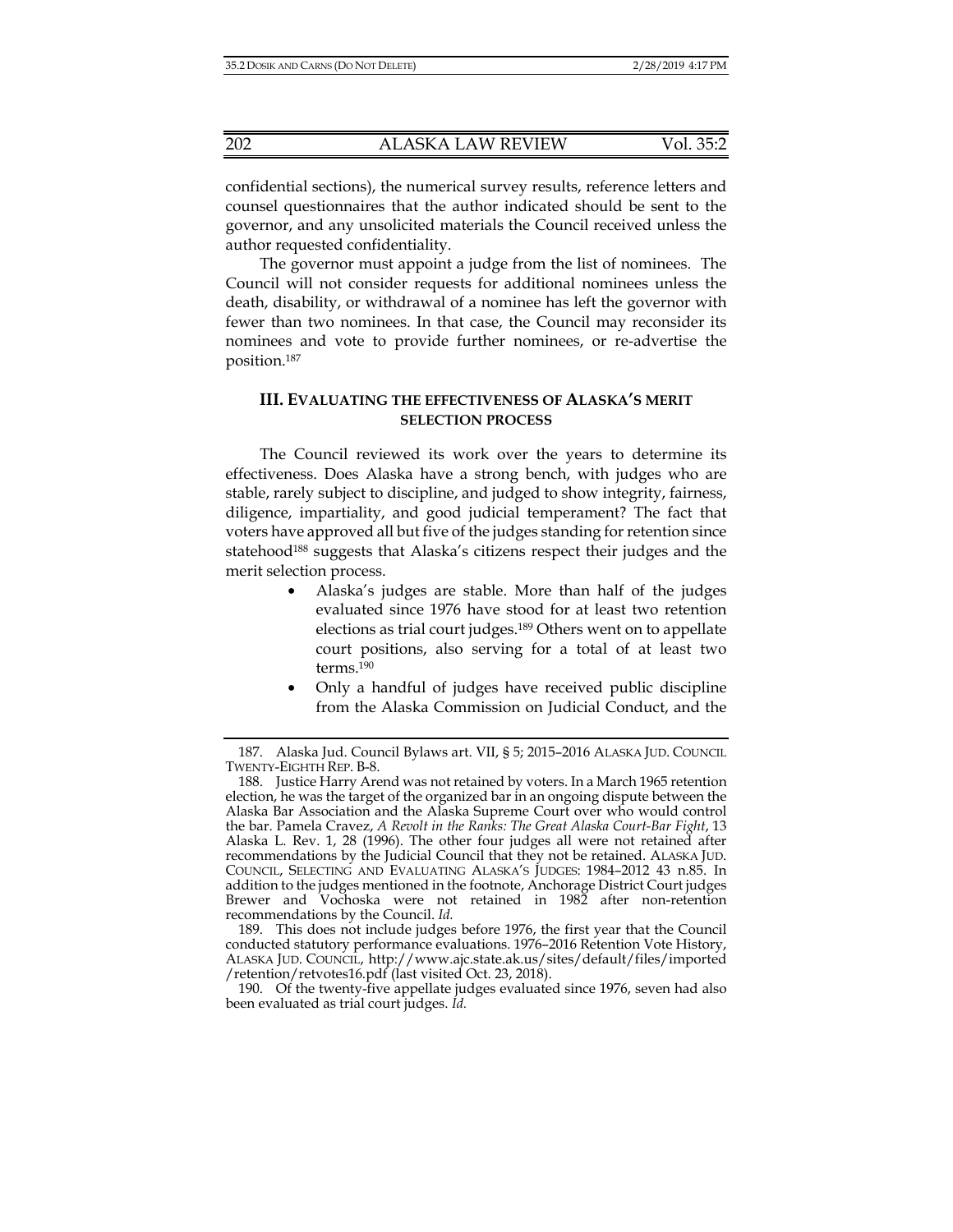# 2018 ALASKA'S MERIT SELECTION OF JUDGES 203

number of jurisdictional complaints filed with the Commission has declined steadily over the past thirty years.191

- Perhaps the best measure of the success of the merit selection process is the performance evaluation process carried out for each judge when they stand for retention elections. This process includes assessments from hundreds of people for each judge, including peace and probation officers (trial court), social services professionals (trial court), jurors (trial court), and attorneys.192 Overall, the evaluations consistently show that these groups approve of the performance of the judges.193 The performance evaluations have improved over the years, as the Council's selection processes have matured.<sup>194</sup> For example, peace and probation officer overall evaluations of trial court judges on the ballot increased from 3.4 to 4.2 between 1984 and 2012.195 From 1984 to 2012, attorneys' overall ratings of trial court judges increased from an average of 3.6 to 4.2.196
- An average of two-thirds of Alaskan voters approved the judges standing for retention election, between 1984 and 2012.197 Although the averages vary by year, by level of court, and by judicial district, this consistent level of support shows strong approval by Alaska's citizens of their merit selection process.

The Judicial Council, with the help of citizens, the bar, and the courts, continues to work to improve the merit selection process.

# **IV. ALASKA'S MERIT SELECTION PROCEDURES: INTO THE FUTURE**

The landscape of information about people—and therefore applicants—is ever-changing in this information age. Because the Alaska Constitution has provided, and the Council has exercised, considerable

 <sup>191.</sup> ALASKA COMMISSION ON JUDICIAL CONDUCT 2017 ANNUAL REPORT, 21, tbl.6.

 <sup>192.</sup> ALASKA JUD. COUNCIL, SELECTING AND EVALUATING ALASKA'S JUDGES: 1984– 2012, 39 (July 2013).

 <sup>193.</sup> *Id.* at 40–42.

 <sup>194.</sup> *Id.* at 40–41.

 <sup>195.</sup> *Id.* at 41

 <sup>196.</sup> *Id.* at 40.

 <sup>197.</sup> *Id.* at 45, tbl.10. About 84% to 87% of voters casting ballots in any given election also vote on the appellate judges standing for retention. *Id*.